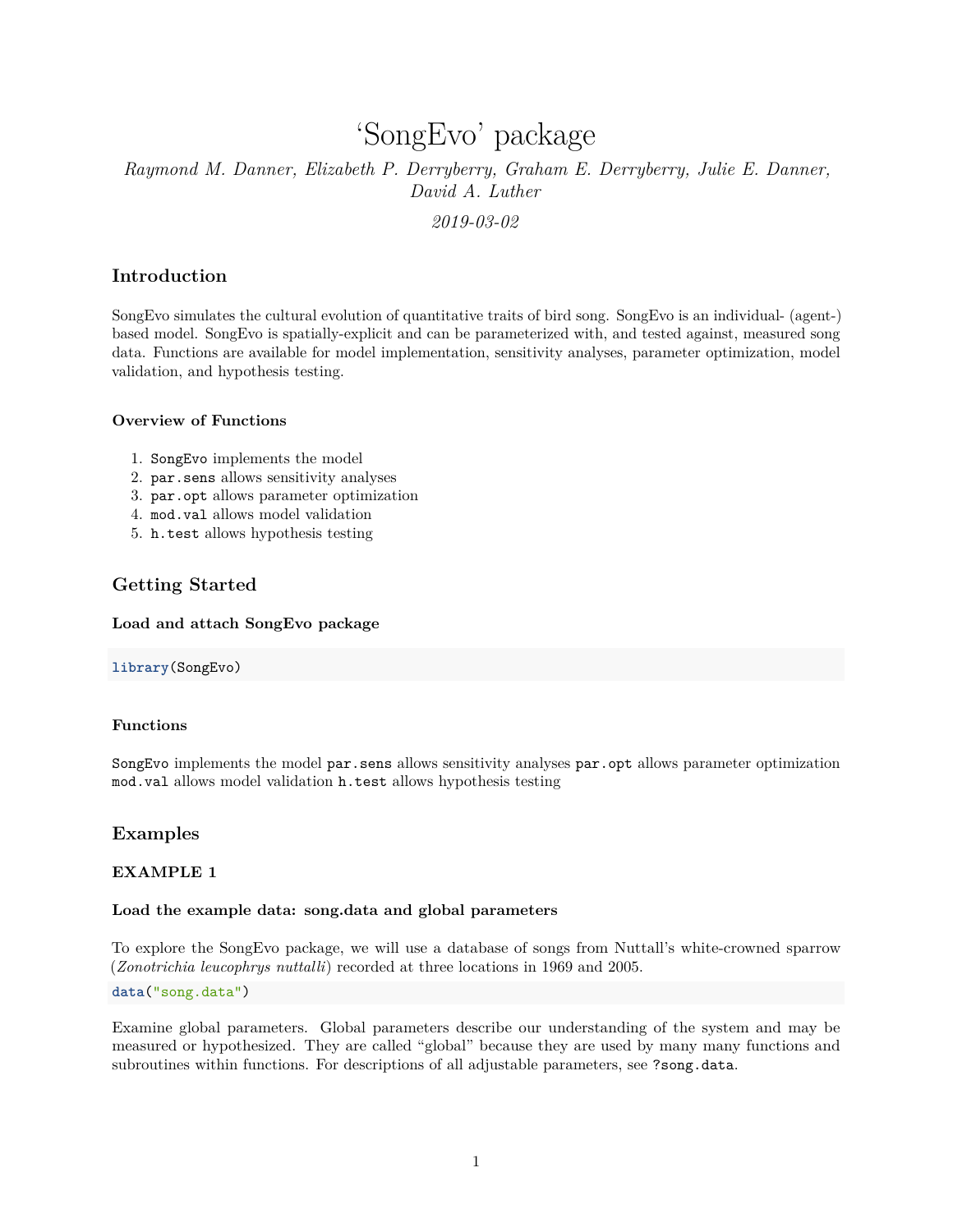```
data("glo.parms")
str(glo.parms)
#> List of 15
#> $ learning.error.d : num 0
#> $ learning.error.sd : num 430
#> $ n.territories : num 40
#> $ mortality.a : num 0.468
#> $ mortality.j : num 0.5
#> $ lifespan : num 2.08
#> $ phys.lim.min : num 1559
#> $ phys.lim.max : num 4364
#> $ male.fledge.n.mean: num 1.35
#> $ male.fledge.n.sd : num 0.5
#> $ disp.age : num 2
#> $ disp.distance.mean: num 110
#> $ disp.distance.sd : num 100
#> $ terr.turnover : num 0.5
#> $ male.fledge.n : num [1:40] 1 1 2 1 0 2 2 2 2 1 ...
```
Share global parameters with the global environment. We make these parameters available in the global environment so that we can access them with minimal code.

```
list2env(glo.parms, globalenv())
#> <environment: R_GlobalEnv>
```
#### **Examine song data**

Data include the population name (Bear Valley, PRBO, or Schooner), year of song recording (1969 or 2005), and the frequency bandwidth of the trill.

```
str(song.data)
#> 'data.frame': 89 obs. of 3 variables:
#> $ Population: Factor w/ 3 levels "Bear Valley",..: 3 3 3 3 3 3 3 3 3 3 ...
#> $ Year : int 1969 1969 1969 1969 1969 1969 1969 1969 1969 1969 ...
#> $ Trill.FBW : num 3261 2494 2806 2878 2758 ...
```
#### **Simulate bird song evolution with SongEvo()**

#### **Define initial individuals**

In this example, we use songs from individual birds recorded in one population (PRBO) in the year 1969, which we will call starting.trait.

starting.trait <- **subset**(song.data, Population**==**"PRBO" **&** Year**==**1969)**\$**Trill.FBW

We want a starting population of 40 individuals, so we generate additional trait values to complement those from the existing 30 individuals. Then we create a data frame that includes a row for each individual; we add identification numbers, ages, and geographical coordinates for each individual.

```
starting.trait2 <- c(starting.trait, rnorm(n.territories-length(starting.trait),
   mean=mean(starting.trait), sd=sd(starting.trait)))
init.inds <- data.frame(id = seq(1:n.territories), age = 2, trait = starting.trait2)
init.inds$x1 <- round(runif(n.territories, min=-122.481858, max=-122.447270), digits=8)
init.inds$y1 <- round(runif(n.territories, min=37.787768, max=37.805645), digits=8)
```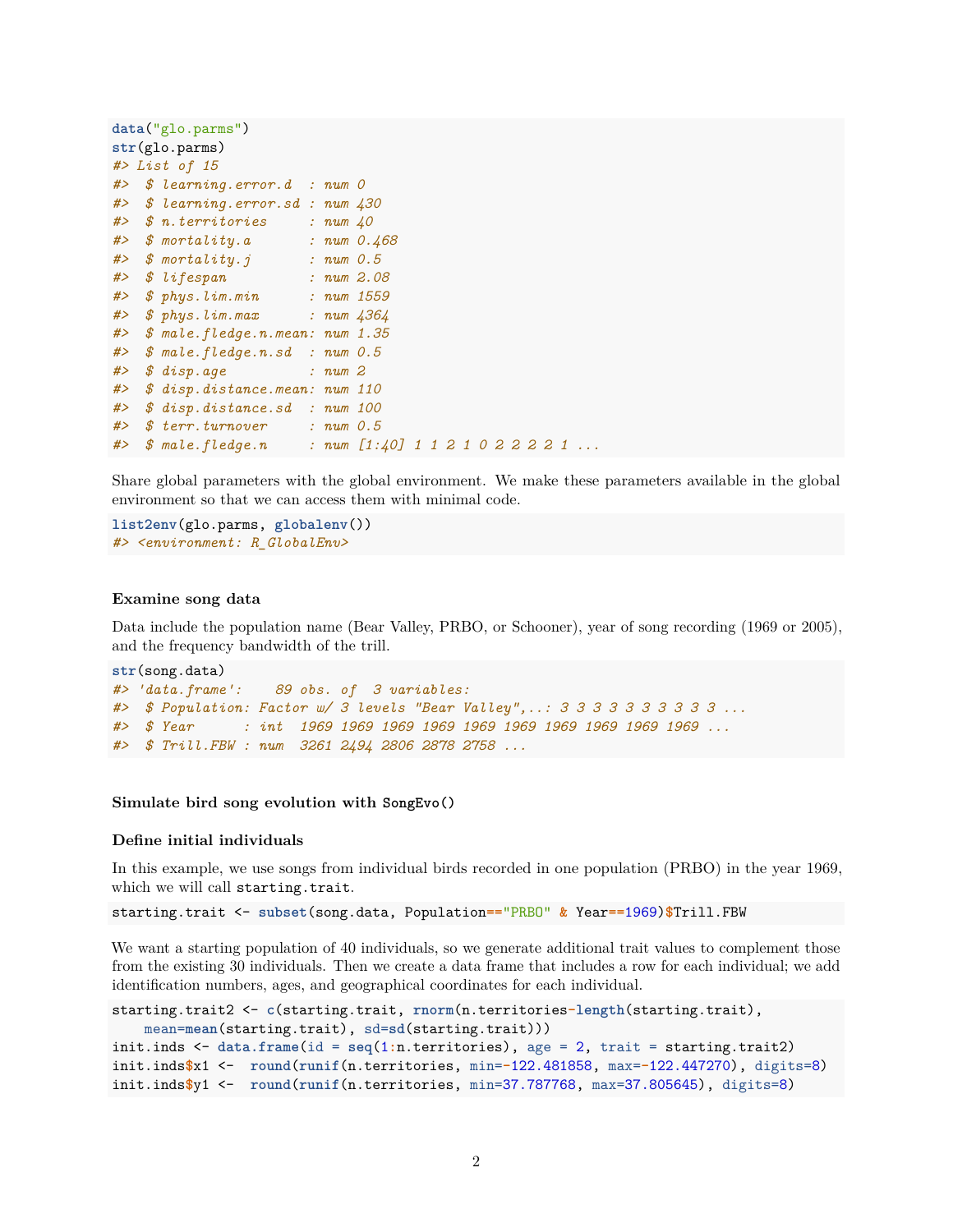#### **Specify and call the SongEvo model**

SongEvo() includes several settings, which we specify before running the model. For this example, we run the model for 10 iterations, over 36 years (i.e. 1969–2005). When conducting research with SongEvo(), users will want to increase the number iterations (e.g. to 100 or 1000). Each timestep is one year in this model (i.e. individuals complete all components of the model in 1 year). We specify territory turnover rate here as an example of how to adjust parameter values. We could adjust any other parameter value here also. The learning method specifies that individuals integrate songs heard from adults within the specified integration distance (intigrate.dist, in kilometers). In this example, we do not includ a lifespan, so we assign it NA. In this example, we do not model competition for mates, so specify it as FALSE. Last, specify all as TRUE in order to save data for every single simulated individual because we will use those data later for mapping. If we do not need data for each individual, we set all to FALSE because the all.inds data.frame becomes very large!

```
iteration <- 10
years <-36timestep <- 1
terr.turnover <- 0.5
learning.method <- "integrate"
integrate.dist <- 0.1
lifespan <- NA
mate.comp <- FALSE
prin <- FALSE
all <- TRUE
```
Now we call SongEvo with our specifications and save it in an object called SongEvo1.

```
SongEvo1 <- SongEvo(init.inds = init.inds, iteration = iteration, steps = years,
   timestep = timestep, n.territories = n.territories, terr.turnover = terr.turnover,
   learning.method = learning.method, integrate.dist = integrate.dist,
   learning.error.d = learning.error.d, learning.error.sd = learning.error.sd,
   mortality.a = mortality.a, mortality.j = mortality.j, lifespan = lifespan,
   phys.lim.min = phys.lim.min, phys.lim.max = phys.lim.max,
   male.fledge.n.mean = male.fledge.n.mean, male.fledge.n.sd = male.fledge.n.sd,
   male.fledge.n = male.fledge.n, disp.age = disp.age,
   disp.distance.mean = disp.distance.mean, disp.distance.sd = disp.distance.sd,
   mate.comp = mate.comp, prin = prin, all)
```
#### **Examine results from SongEvo model**

The model required the following time to run on your computer:

```
SongEvo1$time
#> user system elapsed
#> 2.028 0.038 2.067
```
Three main objects hold data regarding the SongEvo model. Additional objects are used temporarily within modules of the model.

First, currently alive individuals are stored in a data frame called "inds." Values within "inds" are updated throughout each of the iterations of the model, and "inds" can be viewed after the model is completed.

```
head(SongEvo1$inds, 5)
#> coordinates id age trait x1 y1
#> 1639 (-122.4451, 37.7949) 1639 7 4254.498 -122.4451 37.79490
#> 1667 (-122.4569, 37.79478) 1667 7 3926.433 -122.4569 37.79478
#> 1673 (-122.4786, 37.79496) 1673 6 3614.355 -122.4786 37.79496
```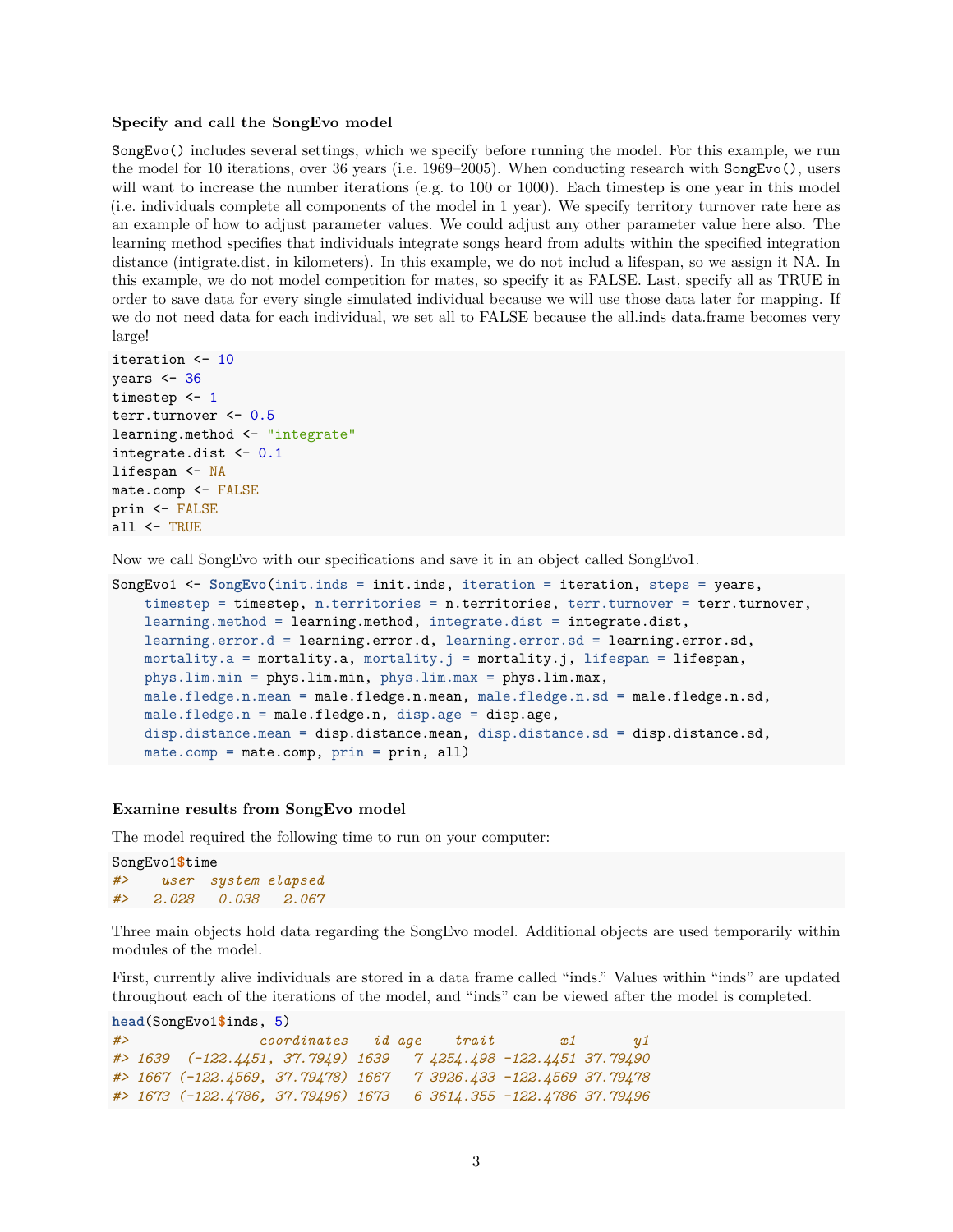|   |          |                                  |                | #> 1677 (-122.4444, 37.79398) 1677 6 3980.020 -122.4444 37.79398  |
|---|----------|----------------------------------|----------------|-------------------------------------------------------------------|
|   |          |                                  |                | #> 1687 (-122.4789, 37.79058) 1687  6 3225.836 -122.4789 37.79058 |
| # |          | male.fledglings territory father |                | x0<br>$\it u$ O                                                   |
|   | # > 1639 | $\overline{z}$                   |                | 1552 -122.4452 37.79496                                           |
|   | # > 1667 |                                  | $\overline{1}$ | 1614 -122.4586 37.79547                                           |
|   | # > 1673 |                                  |                | 1 1487 -122.4765 37.79480                                         |
|   | # > 1677 | 0                                | 0              | 1552 -122.4452 37.79496                                           |
|   | # > 1687 | 0                                | 0              | 1590 -122.4793 37.78913                                           |

Second, an array (i.e. a multi-dimensional table) entitled "summary.results" includes population summary values for each time step (dimension 1) in each iteration (dimension 2) of the model. Population summary values are contained in five additional dimensions: population size for each time step of each iteration ("sample.n"), the population mean and variance of the song feature studied ("trait.pop.mean" and "trait.pop.variance"), with associated lower ("lci") and upper ("uci") confidence intervals.

**dimnames**(SongEvo1**\$**summary.results)

```
#> $iteration
#> [1] "iteration 1" "iteration 2" "iteration 3" "iteration 4"
#> [5] "iteration 5" "iteration 6" "iteration 7" "iteration 8"
#> [9] "iteration 9" "iteration 10"
#>
#> $step
#> [1] "1" "2" "3" "4" "5" "6" "7" "8" "9" "10" "11" "12" "13" "14"
#> [15] "15" "16" "17" "18" "19" "20" "21" "22" "23" "24" "25" "26" "27" "28"
#> [29] "29" "30" "31" "32" "33" "34" "35" "36"
#>
#> $feature
#> [1] "sample.n" "trait.pop.mean" "trait.pop.variance"
#> [4] "lci" "uci"
```
Third, individual values may optionally be concatenated and saved to one data frame entitled "all.inds." all.inds can become quite large, and is therefore only recommended if additional data analyses are desired.

```
head(SongEvo1$all.inds, 5)
#> coordinates id age trait x1 y1
#> I1.T1.1 (-122.4818, 37.80545) 1 2 4004.8 -122.4818 37.80545
#> I1.T1.2 (-122.4598, 37.79643) 2 2 3765.0 -122.4598 37.79643
#> I1.T1.3 (-122.4773, 37.79265) 3 2 3237.4 -122.4773 37.79265
#> I1.T1.4 (-122.4489, 37.7979) 4 2 3621.1 -122.4489 37.79790
#> I1.T1.5 (-122.4628, 37.80409) 5 2 3285.4 -122.4628 37.80409
#> male.fledglings territory father x0 y0 timestep iteration
#> I1.T1.1 1 1 0 0 0 1 1
#> I1.T1.2 1 1 0 0 0 1 1
#> I1.T1.3 2 1 0 0 0 1 1
#> I1.T1.4 1 1 0 0 0 1 1
#> I1.T1.5 0 1 0 0 0 1 1
```
#### **Simulated population size**

We see that the simulated population size remains relatively stable over the course of 36 years. This code uses the summary.results array.

```
plot(SongEvo1$summary.results[1, , "sample.n"], xlab="Year", ylab="Abundance", type="n",
    xaxt="n", ylim=c(0, max(SongEvo1$summary.results[, , "sample.n"], na.rm=TRUE)))
axis(side=1, at=seq(0, 40, by=5), labels=seq(1970, 2010, by=5))
```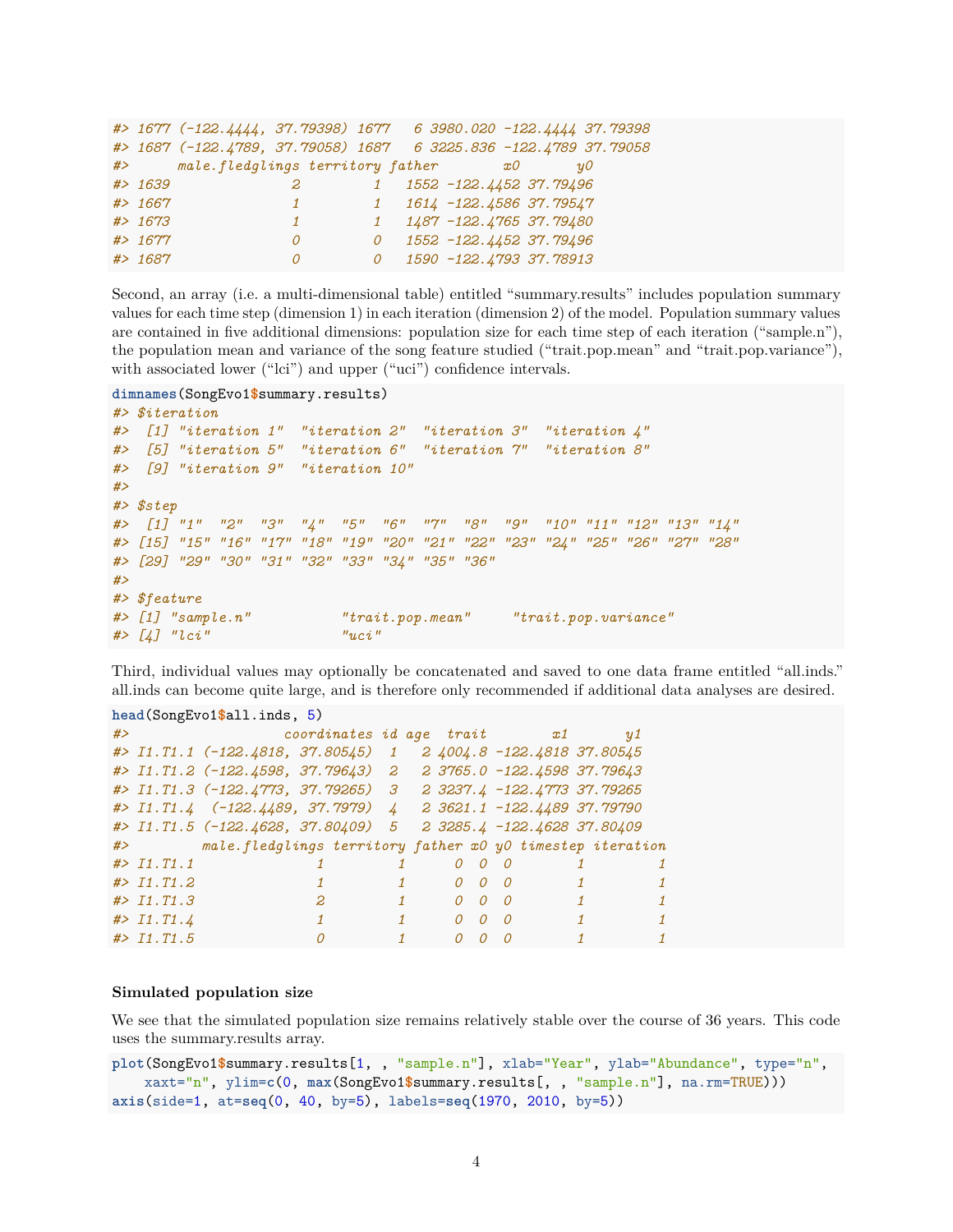```
for(p in 1:iteration){
        lines(SongEvo1$summary.results[p, , "sample.n"], col="light gray")
        }
n.mean <- apply(SongEvo1$summary.results[, , "sample.n"], 2, mean, na.rm=TRUE)
lines(n.mean, col="red")
```

```
#Plot 95% quantiles
quant.means <- apply (SongEvo1$summary.results[, , "sample.n"], MARGIN=2, quantile,
    probs=c(0.975, 0.025), R=600, na.rm=TRUE)
lines(quant.means[1,], col="red", lty=2)
lines(quant.means[2,], col="red", lty=2)
```


Load Hmisc package for plotting functions. **library**("Hmisc")

# **Simulated trait values**

We see that the mean trait values per iteration varied widely, though mean trait values over all iterations remained relatively stable. This code uses the summary.results array.

```
plot(SongEvo1$summary.results[1, , "trait.pop.mean"], xlab="Year", ylab="Bandwidth (Hz)",
    xaxt="n", type="n", xlim=c(-0.5, 36),
   ylim=c(min(SongEvo1$summary.results[, , "trait.pop.mean"], na.rm=TRUE),
   max(SongEvo1$summary.results[, , "trait.pop.mean"], na.rm=TRUE)))
   for(p in 1:iteration){
        lines(SongEvo1$summary.results[p, , "trait.pop.mean"], col="light gray")
        }
freq.mean <- apply(SongEvo1$summary.results[, , "trait.pop.mean"], 2, mean, na.rm=TRUE)
lines(freq.mean, col="blue")
axis(side=1, at=seq(0, 35, by=5), labels=seq(1970, 2005, by=5))#, tcl=-0.25, mgp=c(2,0.5,0))
#Plot 95% quantiles
```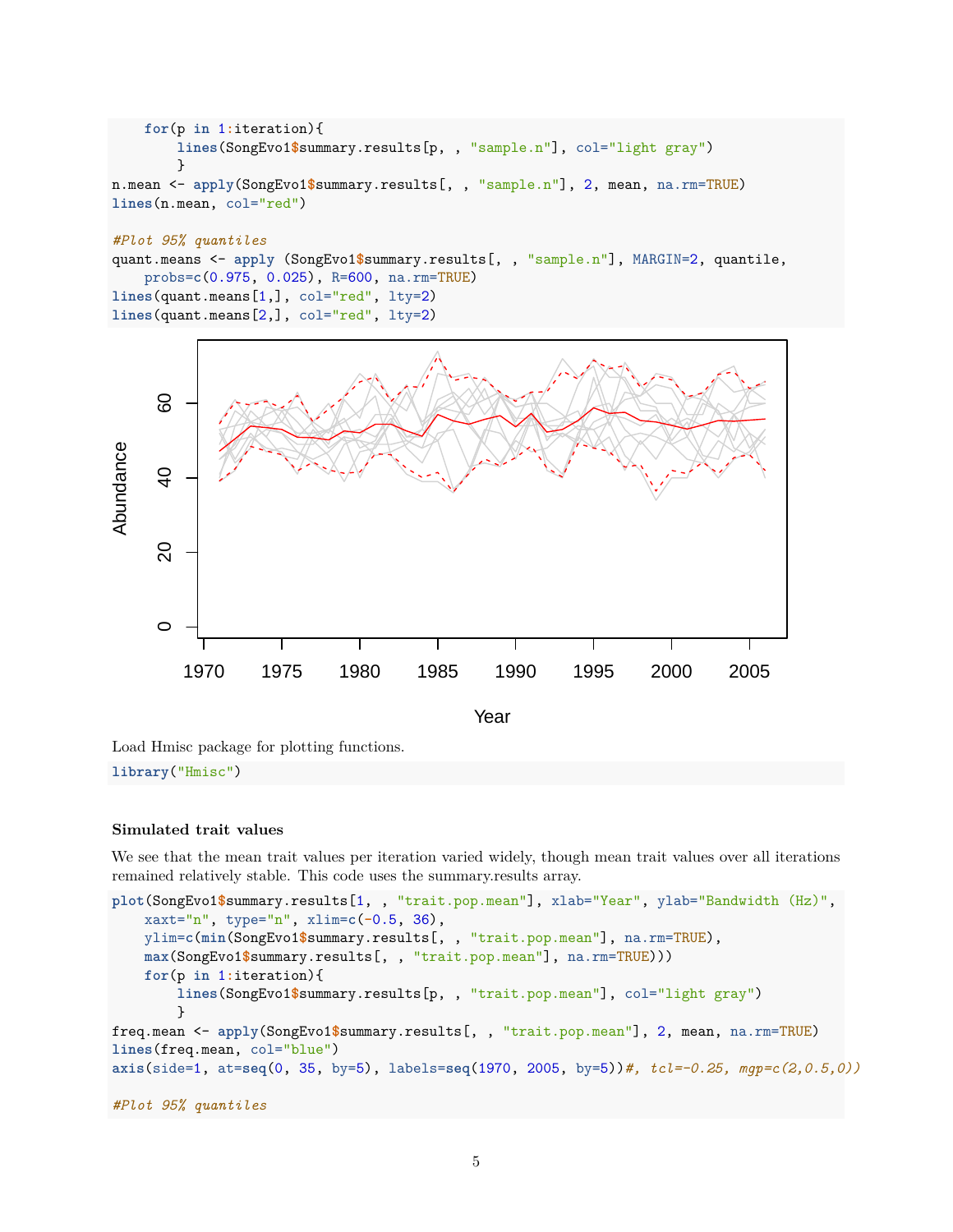```
quant.means <- apply (SongEvo1$summary.results[, , "trait.pop.mean"], MARGIN=2, quantile,
    probs=c(0.95, 0.05), R=600, na.rm=TRUE)
lines(quant.means[1,], col="blue", lty=2)
lines(quant.means[2,], col="blue", lty=2)
#plot mean and CI for historic songs.
#plot original song values
library("boot")
#>
#> Attaching package: 'boot'
#> The following object is masked from 'package:survival':
#>
#> aml
#> The following object is masked from 'package:lattice':
#>
#> melanoma
sample.mean <- function(d, x) {
    mean(d[x])
}
boot_hist <- boot(starting.trait, statistic=sample.mean, R=100)#, strata=mn.res$iteration)
ci.hist <- boot.ci(boot_hist, conf=0.95, type="basic")
low <- ci.hist$basic[4]
high <- ci.hist$basic[5]
points(0, mean(starting.trait), pch=20, cex=0.6, col="black")
errbar(x=0, y=mean(starting.trait), high, low, add=TRUE)
 #text and arrows
text(x=5, y=2720, labels="Historical songs", pos=1)
arrows(x0=5, y0=2750, x1=0.4, y1=mean(starting.trait), length=0.1)
```


#### **Trait variance**

We see that variance for each iteration per year increased in the first few years and then stabilized. This code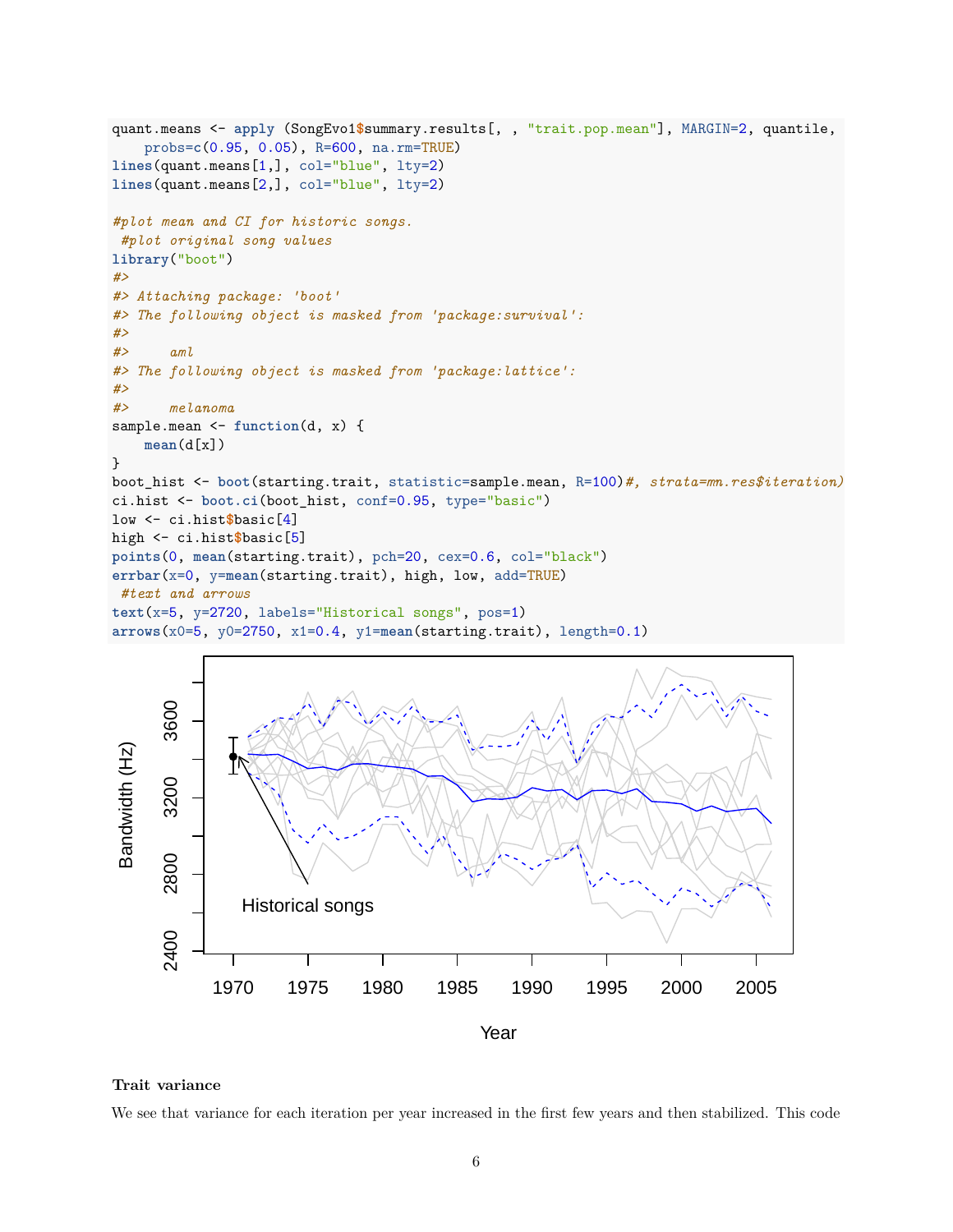uses the summary.results array.

```
#plot variance for each iteration per year
plot(SongEvo1$summary.results[1, , "trait.pop.variance"], xlab="Year",
    ylab="Bandwidth Variance (Hz)", type="n", xaxt="n",
   ylim=c(min(SongEvo1$summary.results[, , "trait.pop.variance"], na.rm=TRUE),
   max(SongEvo1$summary.results[, , "trait.pop.variance"], na.rm=TRUE)))
axis(side=1, at=seq(0, 40, by=5), labels=seq(1970, 2010, by=5))
    for(p in 1:iteration){
        lines(SongEvo1$summary.results[p, , "trait.pop.variance"], col="light gray")
        }
n.mean <- apply(SongEvo1$summary.results[, , "trait.pop.variance"], 2, mean, na.rm=TRUE)
lines(n.mean, col="green")
```
#### *#Plot 95% quantiles*

```
quant.means <- apply (SongEvo1$summary.results[, , "trait.pop.variance"], MARGIN=2, quantile,
   probs=c(0.975, 0.025), R=600, na.rm=TRUE)
lines(quant.means[1,], col="green", lty=2)
lines(quant.means[2,], col="green", lty=2)
```


#### **Maps**

The simulation results include geographical coordinates and are in a standard spatial data format, thus allowing calculation of a wide variety of spatial statistics.

Load packages for making maps.

```
library("sp")
library("reshape2")
library("lattice")
```
Convert data frame from long to wide format. This is necessary for making a multi-panel plot.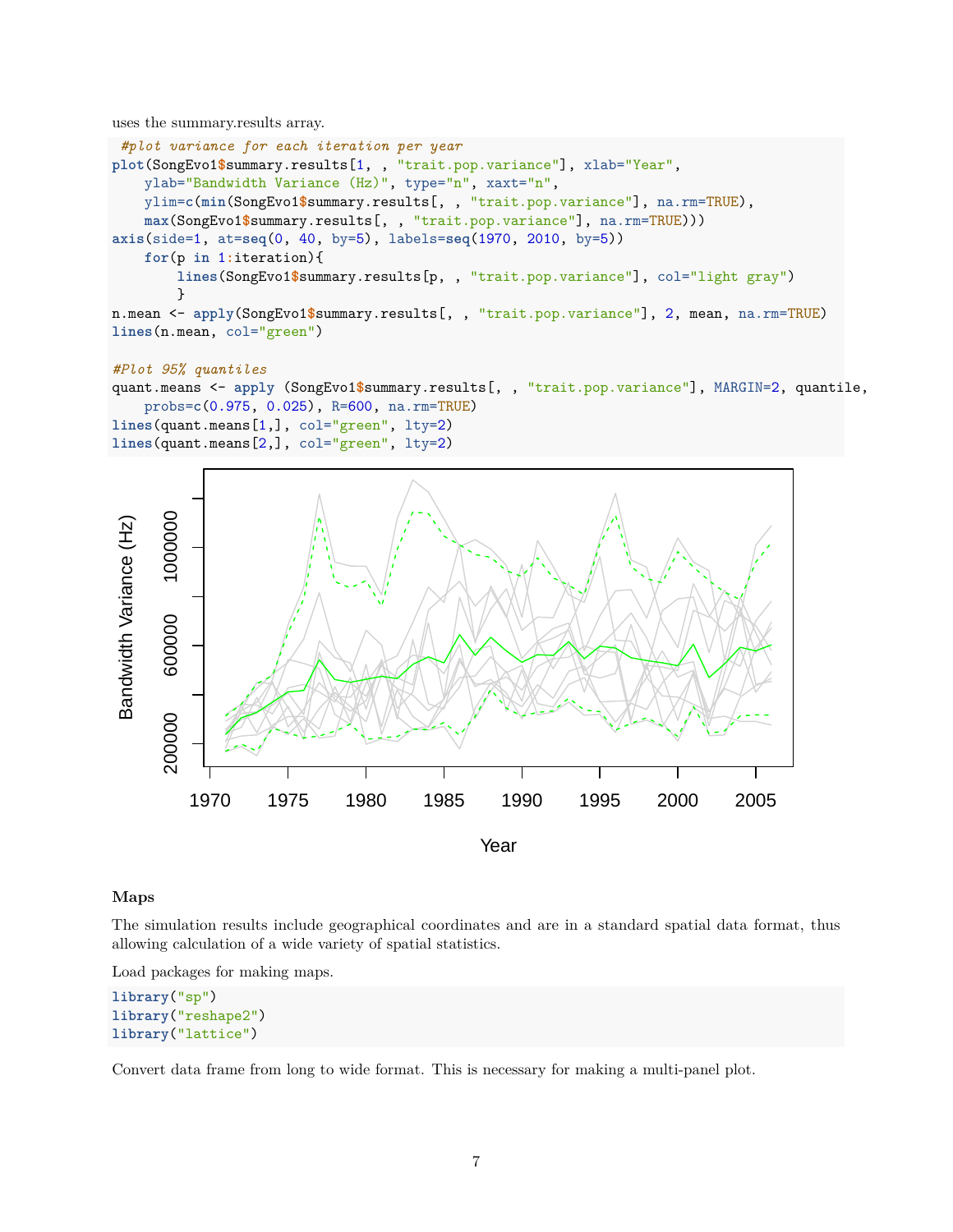```
all.inds1 <- subset(SongEvo1$all.inds, iteration==1)
w <- dcast(as.data.frame(all.inds1), id ~ timestep, value.var="trait", fill=0)
all.inds1w <- merge(all.inds1, w, by="id")
names(all.inds1w) <- c(names(all.inds1), paste("Ts", seq(1:years), sep=""))
```
Create a function to generate a continuous color palette–we will use the palette in the next call to make color ramp to represent the trait value.

rbPal <- **colorRampPalette**(**c**('blue','red')) *#Create a function to generate a continuous color palette*

Plot maps, including a separate panel for each timestep (each of 36 years). Our example shows that individuals move across the landscape and that regional dialects evolve and move. The x-axis is longitude, the y-axis is latitude, and the color ramp indicates trill bandwidth in Hz.

```
spplot(all.inds1w[,-c(1:ncol(all.inds1))], as.table=TRUE,
    cuts=c(0, seq(from=1500, to=4500, by=10)), ylab="",
    col.regions=c("transparent", rbPal(1000)),
    #cuts specifies that the first level (e.g. <1500) is transparent.
colorkey=list(
    right=list(
          fun=draw.colorkey,
          args=list(
                key=list(
                at=seq(1500, 4500, 10),
                col=rbPal(1000),
                labels=list(
                at=c(1500, 2000, 2500, 3000, 3500, 4000, 4500),
                labels=c("1500", "2000", "2500", "3000", "3500", "4000", "4500")
                \lambda)
                )
            )
    )
)
```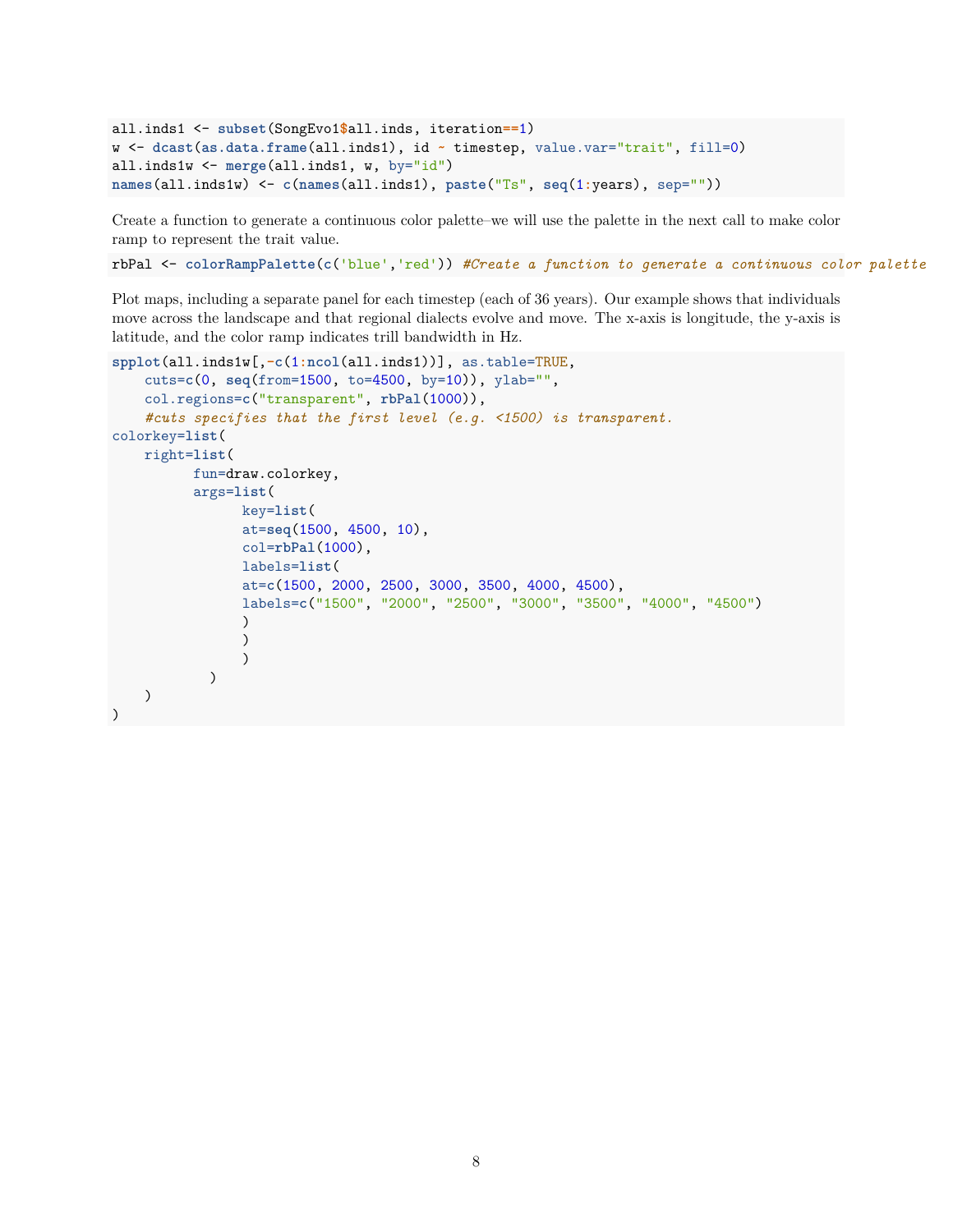

In addition, you can plot simpler multi-panel maps that do not take advantage of the spatial data class.

```
#Lattice plot (not as a spatial frame)
it1 <- subset(SongEvo1$all.inds, iteration==1)
rbPal <- colorRampPalette(c('blue','red')) #Create a function to generate a continuous color palette
it1$Col <- rbPal(10)[as.numeric(cut(it1$trait, breaks = 10))]
xyplot(it1$y1~it1$x1 | it1$timestep, groups=it1$trait, asp="iso", col=it1$Col,
    xlab="Longitude", ylab="Latitude")
```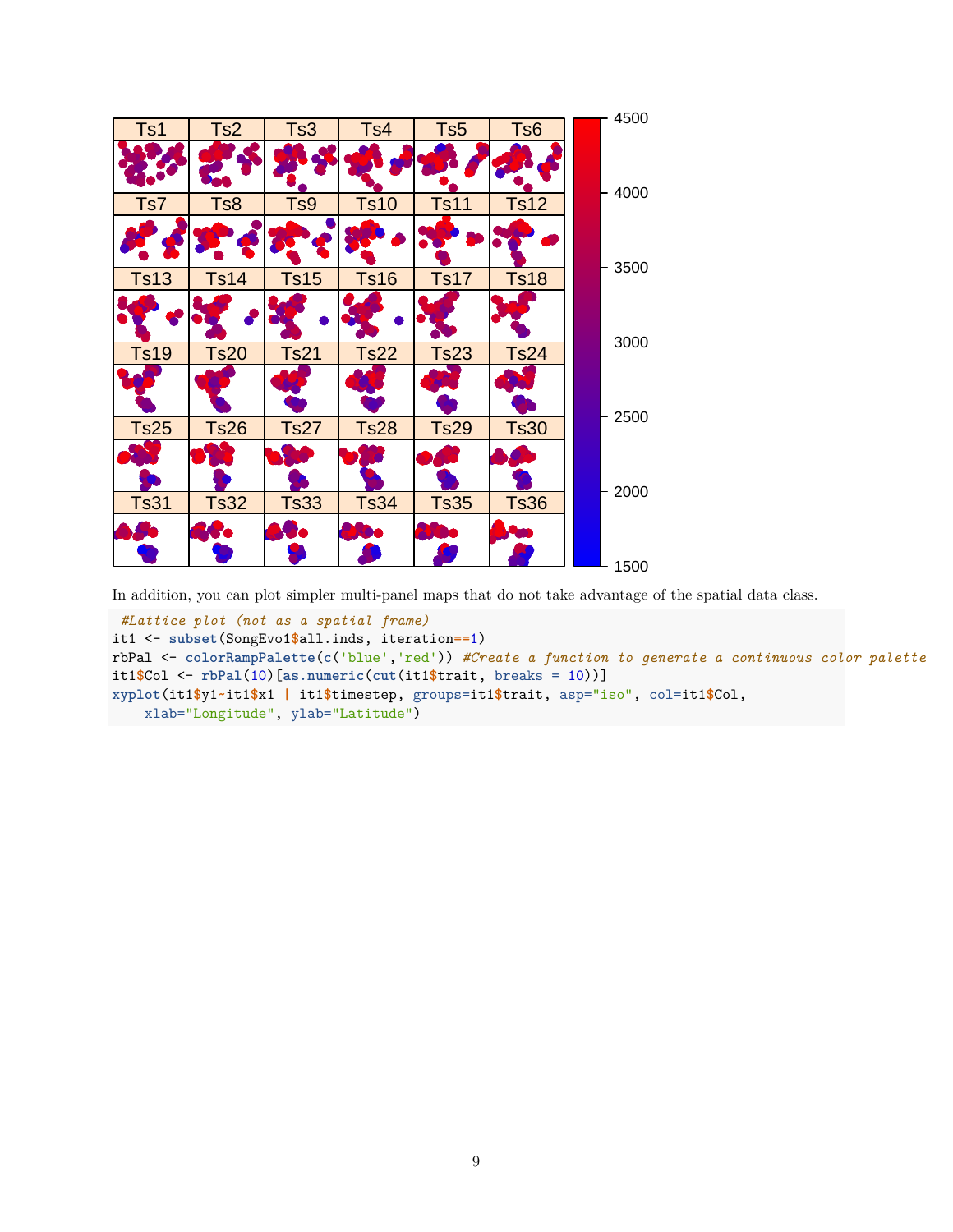

## **Test model sensitivity with par.sens()**

This function allows testing the sensitivity of SongEvo to different parameter values.

### **Specify and call par.sens()**

Here we test the sensitivity of the Acquire a Territory submodel to variation in territory turnover rates, ranging from 0.8–1.2 times the published rate (40–60% of territories turned over). The call for the par.sens function has a format similar to SongEvo. The user specifies the parameter to test and the range of values for that parameter. The function currently allows examination of only one parameter at a time and requires at least two iterations.

```
parm <- "terr.turnover"
par.name = seq(from=0.4, to=0.6, by=0.05)sens.results <- NULL
```
Now we call the par.sens function with our specifications.

```
extra_parms <- list(init.inds = init.inds,
                    timestep = 1,
                    n.territories = nrow(init.inds),
                    learning.method = "integrate",
                    integrate.dist = 0.1,
                    lifespan = NA,
                    terr.turnover = 0.5,
                    mate.comp = FALSE,
                    prin = FALSE,
                    all = TRUE)
global_parms_key <- which(!names(glo.parms) %in% names(extra_parms))
```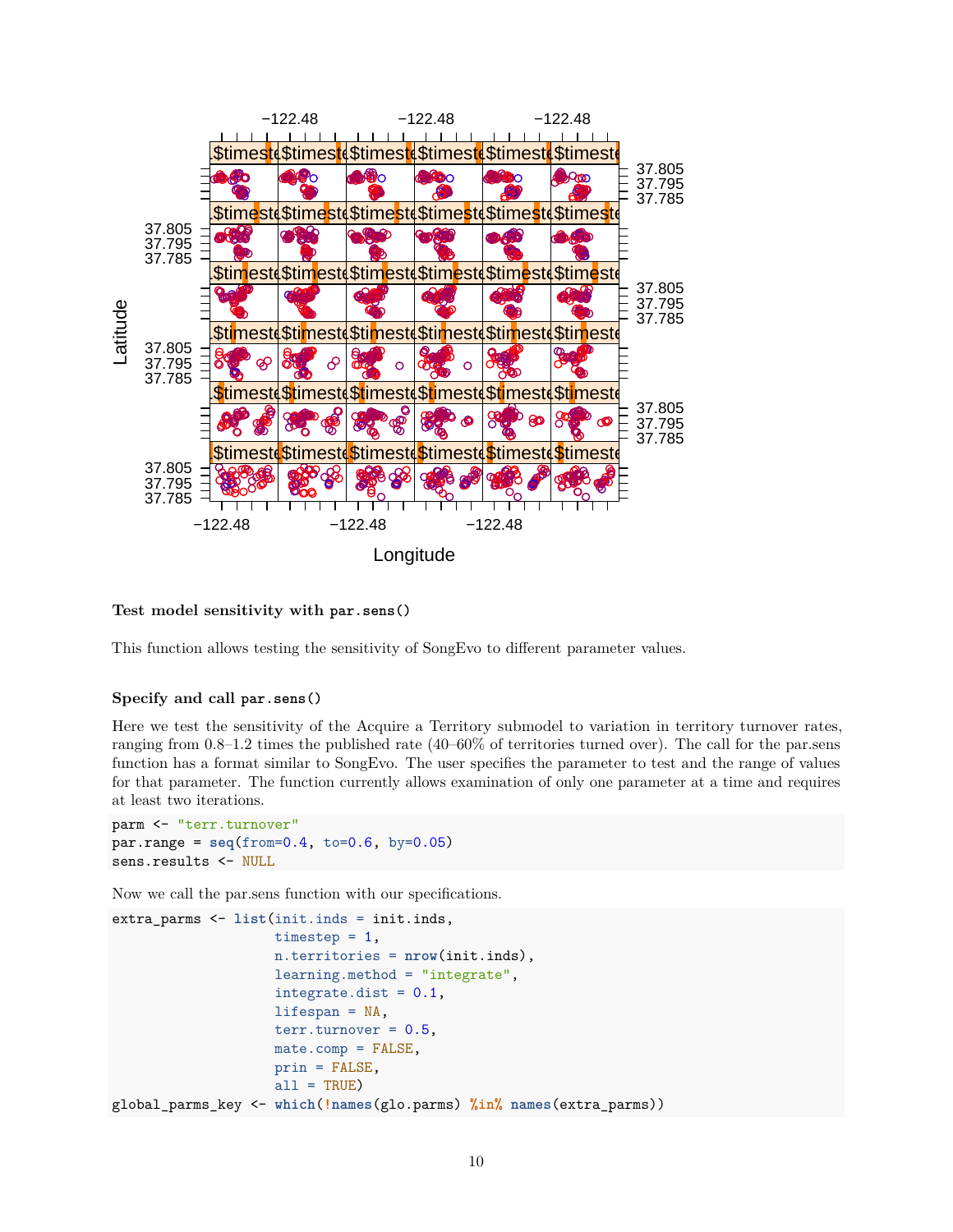```
extra_parms[names(glo.parms[global_parms_key])]=glo.parms[global_parms_key]
par.sens1 <- par.sens(parm = parm, par.range = par.range,
                     iteration = iteration, steps = years, mate.comp = FALSE,
                     fixed_parms=extra_parms[names(extra_parms)!=parm], all = TRUE)
#> [1] "terr.turnover = 0.4"
#> [1] "terr.turnover = 0.45"
#> [1] "terr.turnover = 0.5"
#> [1] "terr.turnover = 0.55"
#> [1] "terr.turnover = 0.6"
```
#### **Examine par.sens results**

Examine results objects, which include two arrays:

The first array, sens.results, contains the SongEvo model results for each parameter. It has the following dimensions:

```
dimnames(par.sens1$sens.results)
#> [[1]]
#> [1] "iteration 1" "iteration 2" "iteration 3" "iteration 4"
#> [5] "iteration 5" "iteration 6" "iteration 7" "iteration 8"
#> [9] "iteration 9" "iteration 10"
#>
#> [[2]]
#> [1] "1" "2" "3" "4" "5" "6" "7" "8" "9" "10" "11" "12" "13" "14"
#> [15] "15" "16" "17" "18" "19" "20" "21" "22" "23" "24" "25" "26" "27" "28"
#> [29] "29" "30" "31" "32" "33" "34" "35" "36"
#>
#> [[3]]
#> [1] "sample.n" "trait.pop.mean" "trait.pop.variance"
#> [4] "lci" "uci"
#>
#> [[4]]
#> [1] "par.val 0.4" "par.val 0.45" "par.val 0.5" "par.val 0.55"
#> [5] "par.val 0.6"
```
The second array, sens.results.diff contains the quantile range of trait values across iterations within a parameter value. It has the following dimensions:

```
dimnames(par.sens1$sens.results.diff)
#> [[1]]
#> [1] "par.val 0.4" "par.val 0.45" "par.val 0.5" "par.val 0.55"
#> [5] "par.val 0.6"
#>
#> [[2]]
#> [1] "Quantile diff 1" "Quantile diff 2" "Quantile diff 3"
#> [4] "Quantile diff 4" "Quantile diff 5" "Quantile diff 6"
#> [7] "Quantile diff 7" "Quantile diff 8" "Quantile diff 9"
#> [10] "Quantile diff 10" "Quantile diff 11" "Quantile diff 12"
#> [13] "Quantile diff 13" "Quantile diff 14" "Quantile diff 15"
#> [16] "Quantile diff 16" "Quantile diff 17" "Quantile diff 18"
#> [19] "Quantile diff 19" "Quantile diff 20" "Quantile diff 21"
#> [22] "Quantile diff 22" "Quantile diff 23" "Quantile diff 24"
#> [25] "Quantile diff 25" "Quantile diff 26" "Quantile diff 27"
#> [28] "Quantile diff 28" "Quantile diff 29" "Quantile diff 30"
```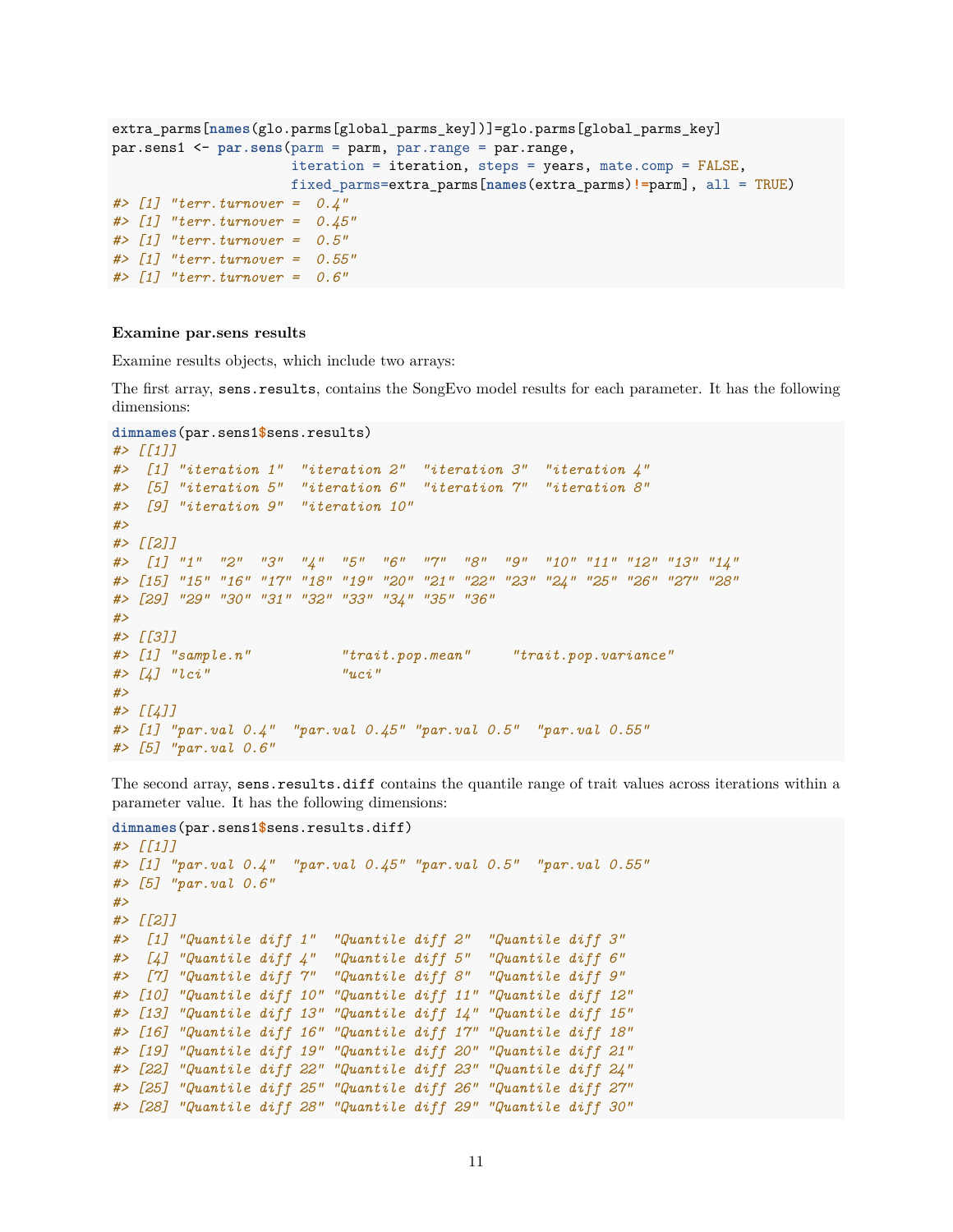```
#> [31] "Quantile diff 31" "Quantile diff 32" "Quantile diff 33"
#> [34] "Quantile diff 34" "Quantile diff 35" "Quantile diff 36"
```
To assess sensitivity of SongEvo to a range of parameter values, plot the range in trait quantiles per year by the parameter value. We see that territory turnover values of 0.4–0.6 provided means and quantile ranges of trill bandwidths that are similar to those obtained with the published estimate of 0.5, indicating that the Acquire a Territory submodel is robust to realistic variation in those parameter values.

In the figure, solid gray and black lines show the quantile range of song frequency per year over all iterations as parameterized with the published territory turnover rate (0.5; thick black line) and a range of values from 0.4 to 0.6 (in steps of 0.05, light to dark gray). Orange lines show the mean and 2.5th and 97.5th quantiles of all quantile ranges.

```
#plot of range in trait quantiles by year by parameter value
plot(1:years, par.sens1$sens.results.diff[1,], ylim=c(min(par.sens1$sens.results.diff,
    na.rm=TRUE), max(par.sens1$sens.results.diff, na.rm=TRUE)), type="l",
    ylab="Quantile range (Hz)", xlab="Year", col="transparent", xaxt="n")
axis(side=1, at=seq(0, 35, by=5), labels=seq(1970, 2005, by=5))
  #Make a continuous color ramp from gray to black
grbkPal <- colorRampPalette(c('gray','black'))
  #Plot a line for each parameter value
for(i in 1:length(par.range)){
lines(1:years, par.sens1$sens.results.diff[i,], type="l",
    col=grbkPal(length(par.range))[i])
}
  #Plot values from published parameter values
lines(1:years, par.sens1$sens.results.diff[2,], type="l", col="black", lwd=4)
  #Calculate and plot mean and quantiles
quant.mean <- apply(par.sens1$sens.results.diff, 2, mean, na.rm=TRUE)
lines(quant.mean, col="orange")
#Plot 95% quantiles (which are similar to credible intervals)
  #95% quantiles of population means (narrower)
quant.means <- apply (par.sens1$sens.results.diff, MARGIN=2, quantile,
    probs=c(0.975, 0.025), R=600, na.rm=TRUE)
lines(quant.means[1,], col="orange", lty=2)
lines(quant.means[2,], col="orange", lty=2)
```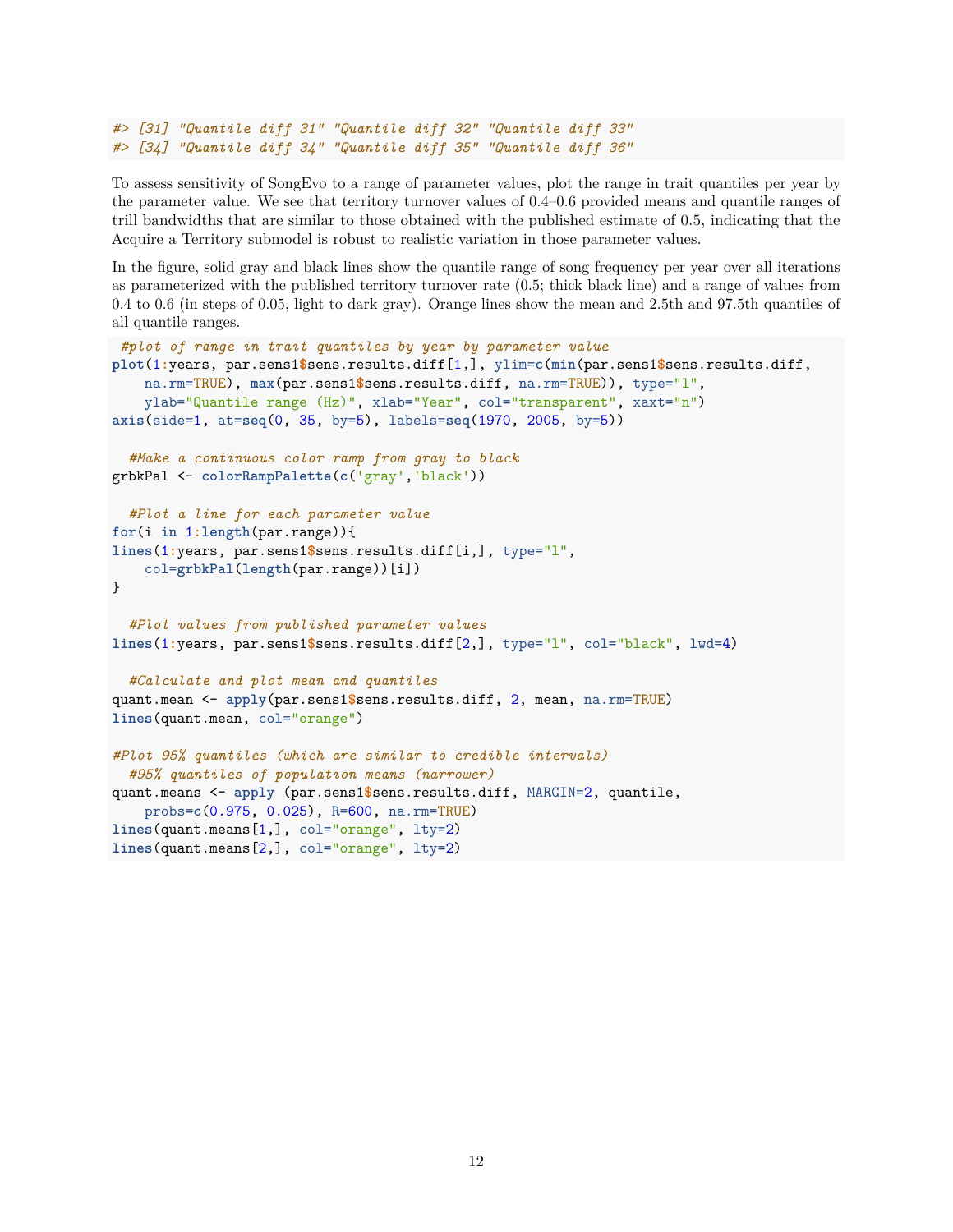

## **Optimize parameter values with par.opt()**

This function follows par.sens to help users optimize values for imperfectly known parameters for SongEvo. The goals are to maximize accuracy and precision of model prediction. Accuracy is quantified by three different approaches: i) the mean of absolute residuals of the predicted population mean values in relation to target data (e.g. observed or hypothetical values (smaller absolute residuals indicate a more accurate model)), ii) the difference between the bootstrapped mean of predicted population means and the mean of the target data, and iii) the proportion of simulated population trait means that fall within (i.e. are "contained by") the confidence intervals of the target data (a higher proportion indicates greater accuracy). Precision is measured with the residuals of the predicted population variance to the variance of target data (smaller residuals indicate a more precise model).

#### **Prepare current song values**

target.data <- **subset**(song.data, Population**==**"PRBO" **&** Year**==**2005)**\$**Trill.FBW

#### **Specify and call par.opt()**

Users specify the timestep ("ts") at which to compare simulated trait values to target trait data ("target.data") and save the results in an object (called par.opt1 here).

```
ts <- years
par.opt1 <- par.opt(sens.results=par.sens1$sens.results, ts=ts,
    target.data=target.data, par.range=par.range)
```
Examine results objects (residuals and target match).

```
par.opt1$Residuals
#> , , Residuals of mean
#>
#> Iteration 1 Iteration 2 Iteration 3 Iteration 4 Iteration 5
#> par.val 0.4 282.22070 58.66497 359.3872 108.27770 290.09231
```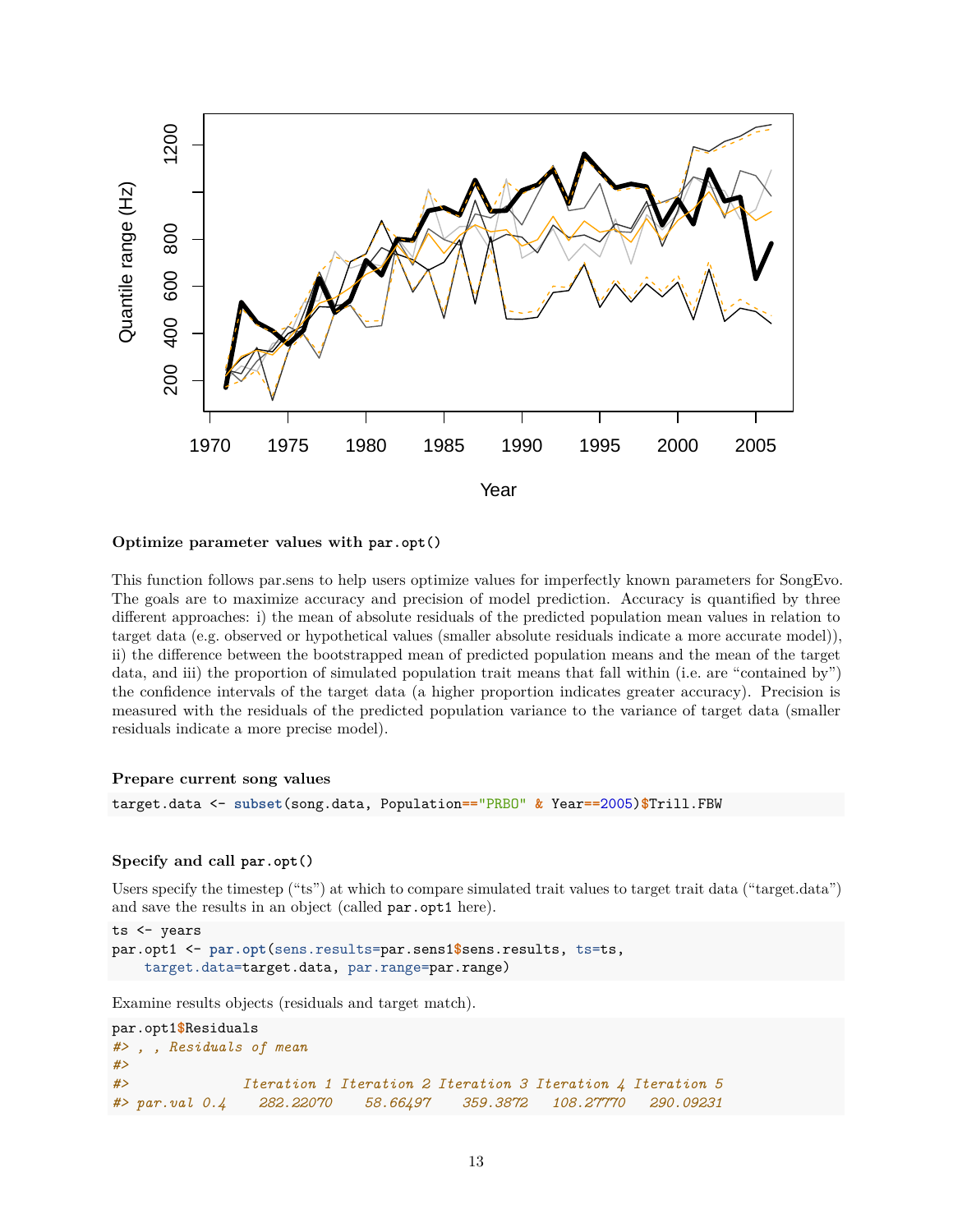```
#> par.val 0.45 251.40714 400.22939 654.5811 342.05936 653.81619
#> par.val 0.5 664.44194 326.75904 293.8925 614.36130 60.68993
#> par.val 0.55 264.39744 221.78145 590.5065 302.69986 871.66153
#> par.val 0.6 30.01236 62.12094 212.9996 33.40431 117.56523
#> Iteration 6 Iteration 7 Iteration 8 Iteration 9 Iteration 10
#> par.val 0.4 933.24316 143.20897 336.68528 569.38379 269.13579
#> par.val 0.45 69.41577 331.73598 31.60272 175.96474 54.60890
#> par.val 0.5 24.42922 100.16414 310.42100 89.73264 18.88416
#> par.val 0.55 636.39207 425.48523 107.47236 226.64881 161.94380
#> par.val 0.6 389.80569 85.44882 13.22906 102.16536 258.96535
#>
#> , , Residuals of variance
#>
#> Iteration 1 Iteration 2 Iteration 3 Iteration 4 Iteration 5
#> par.val 0.4 499709.1 339545.8 403112.0 499604.7 587900.4
#> par.val 0.45 477585.6 579600.2 403598.9 360111.2 771465.5
#> par.val 0.5 273831.1 400330.2 357432.0 224393.5 266520.3
#> par.val 0.55 488033.6 287856.5 273198.7 371437.3 371773.0
#> par.val 0.6 659242.8 379145.9 412487.0 303742.7 789671.2
#> Iteration 6 Iteration 7 Iteration 8 Iteration 9 Iteration 10
#> par.val 0.4 389806.6 674064.7 460203.4 431266.6 460082.9
#> par.val 0.45 273138.4 444957.3 1062435.7 417110.1 688118.4
#> par.val 0.5 455068.2 303186.7 840573.8 337377.1 277133.2
#> par.val 0.55 183305.9 512225.1 903324.2 1014289.8 422009.9
#> par.val 0.6 276834.2 921140.0 560038.9 871313.1 858341.2
par.opt1$Target.match
#> Difference in means Proportion contained
#> par.val 0.4 141.14826 0.1
#> par.val 0.45 230.22370 0.3
#> par.val 0.5 47.00347 0.3
#> par.val 0.55 54.64532 0.0
#> par.val 0.6 77.29888 0.4
```
**Plot results of par.opt()**

#### **Accuracy**

1. Difference in means.

**plot**(par.range, par.opt1**\$**Target.match[,1], type="l", xlab="Parameter range", ylab="Difference in means (Hz)")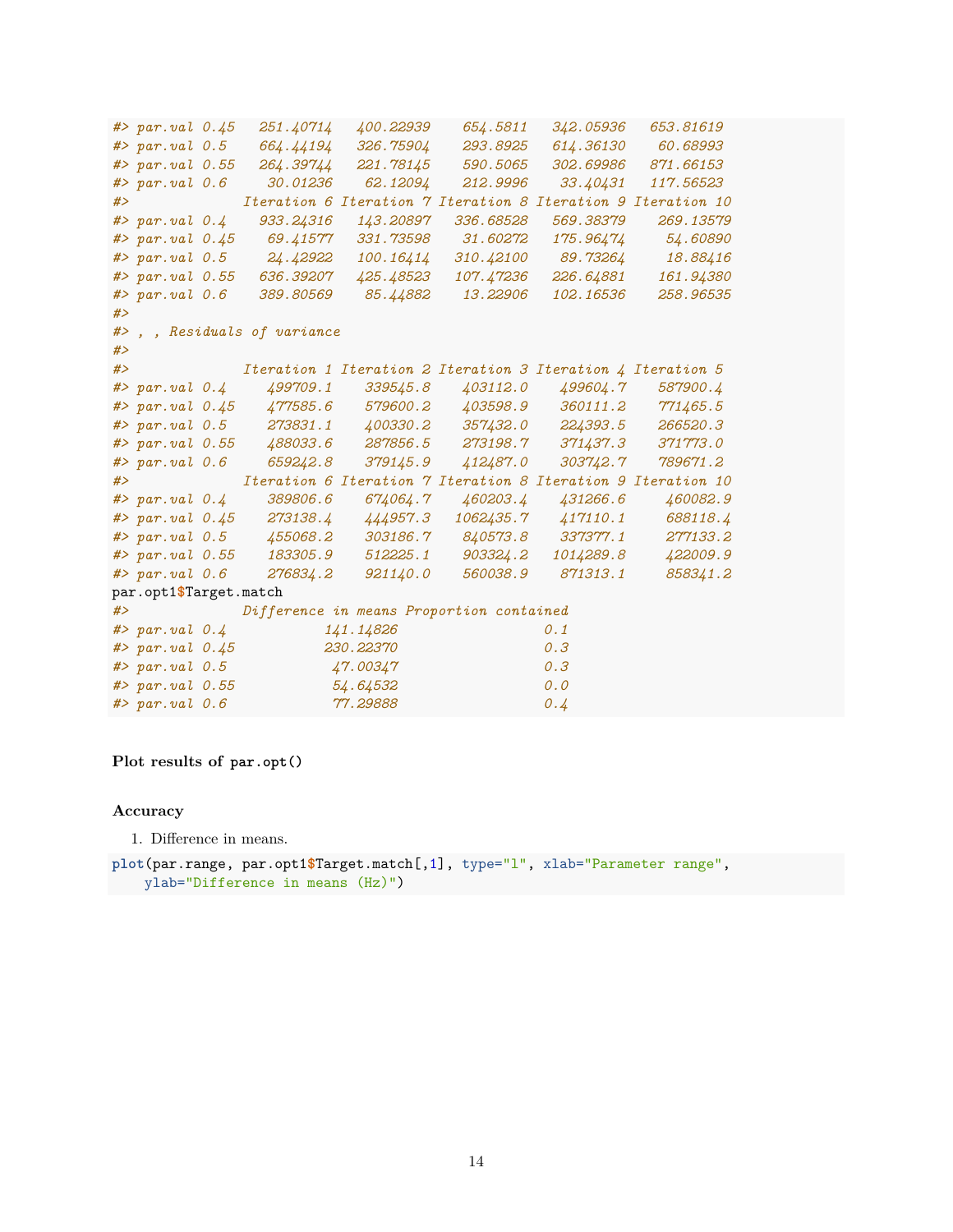

Parameter range

2. Plot proportion contained.





Parameter range

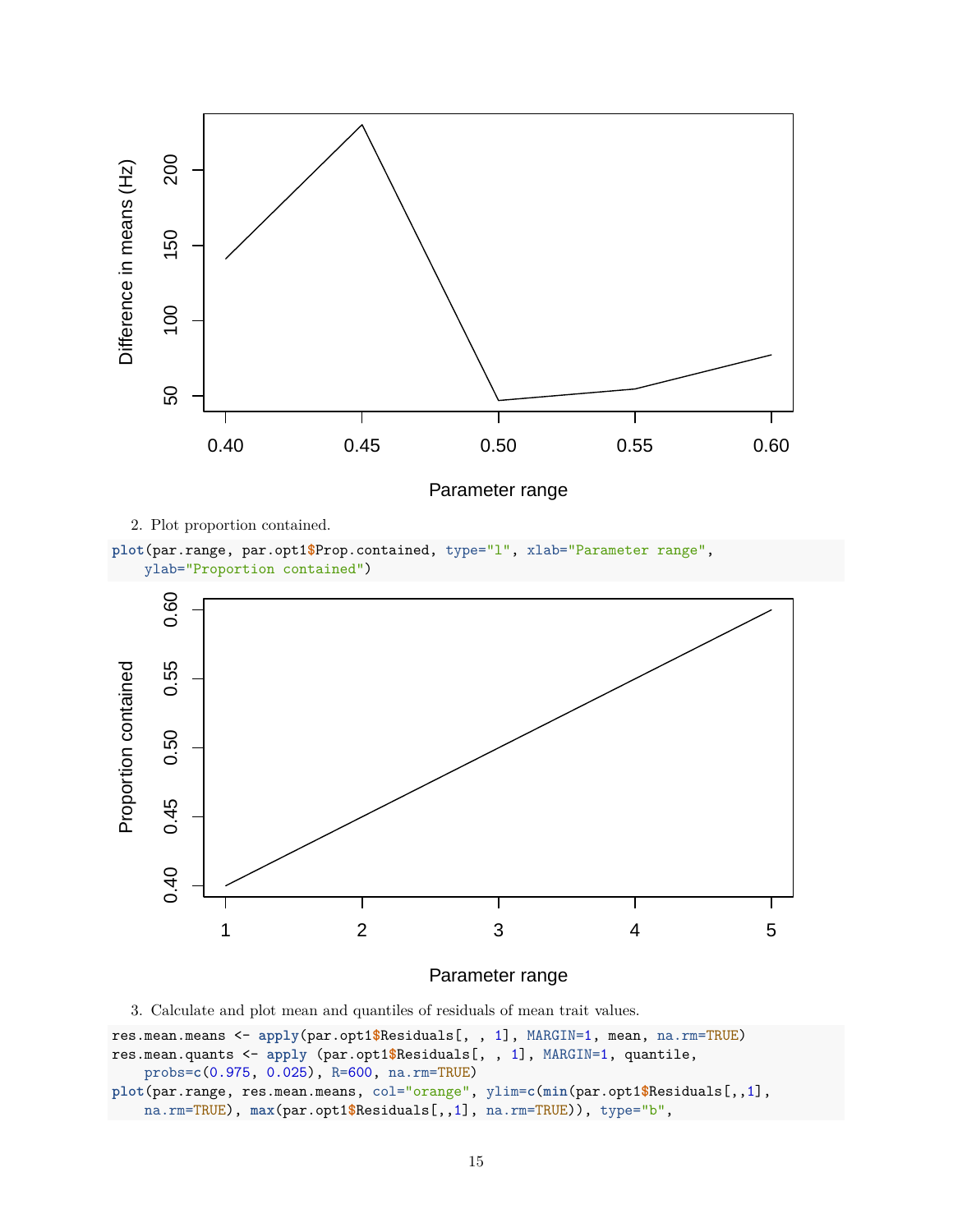```
xlab="Parameter value (territory turnover rate)",
   ylab="Residual of trait mean (trill bandwidth, Hz)")
points(par.range, res.mean.quants[1,], col="orange")
points(par.range, res.mean.quants[2,], col="orange")
lines(par.range, res.mean.quants[1,], col="orange", lty=2)
lines(par.range, res.mean.quants[2,], col="orange", lty=2)
```


Parameter value (territory turnover rate)

# **Precision**

```
#Calculate and plot mean and quantiles of residuals of variance of trait values
res.var.mean <- apply(par.opt1$Residuals[, , 2], MARGIN=1, mean, na.rm=TRUE)
res.var.quants <- apply (par.opt1$Residuals[, , 2], MARGIN=1, quantile,
   probs=c(0.975, 0.025), R=600, na.rm=TRUE)
plot(par.range, res.var.mean, col="purple",
   ylim=c(min(par.opt1$Residuals[,,2], na.rm=TRUE),
   max(par.opt1$Residuals[,,2], na.rm=TRUE)), type="b",
   xlab="Parameter value (territory turnover rate)",
   ylab="Residual of trait variance (trill bandwidth, Hz)")
points(par.range, res.var.quants[1,], col="purple")
points(par.range, res.var.quants[2,], col="purple")
lines(par.range, res.var.quants[1,], col="purple", lty=2)
lines(par.range, res.var.quants[2,], col="purple", lty=2)
```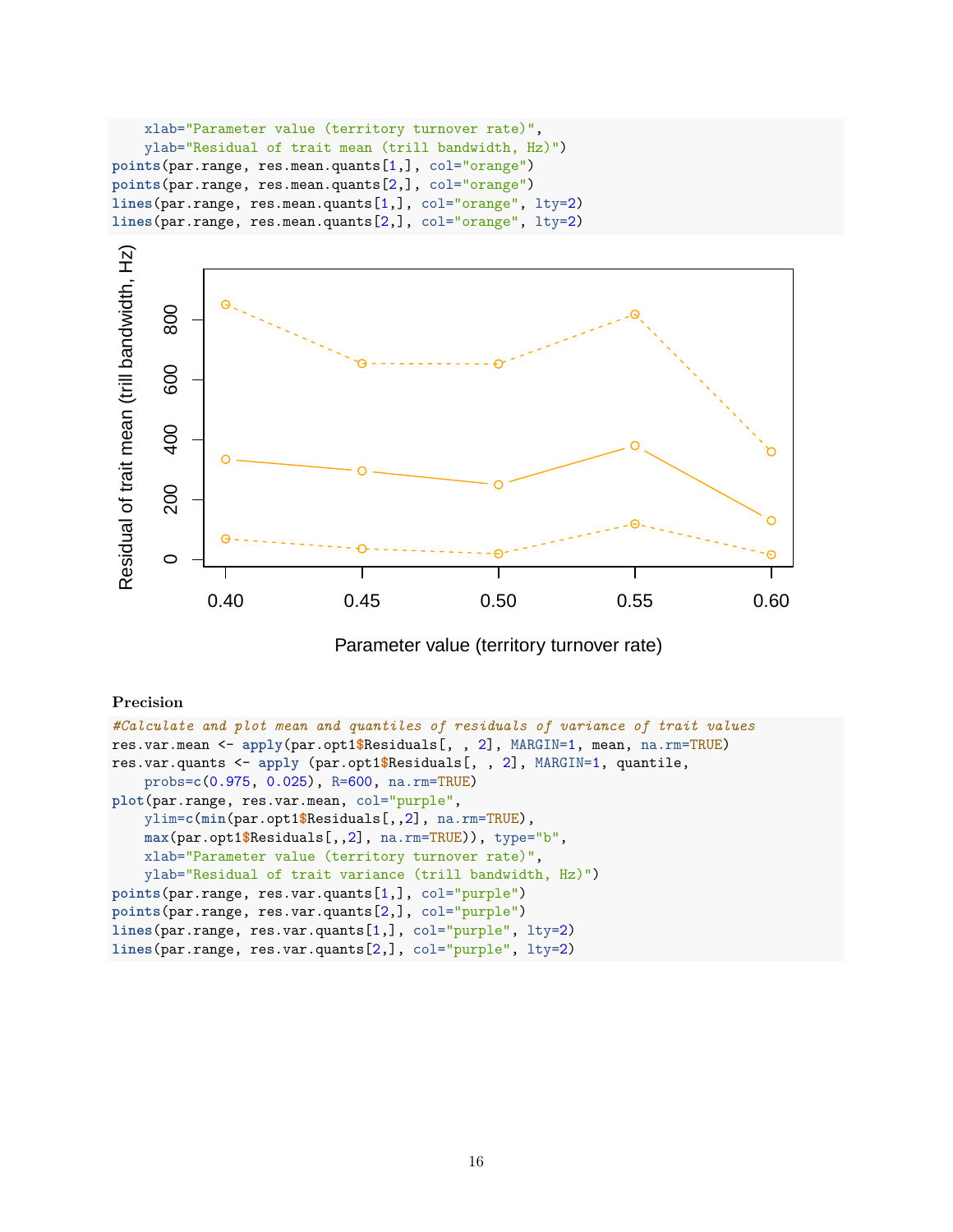

Parameter value (territory turnover rate)

**Visual inspection of accuracy and precision: plot trait values for range of parameters**

```
par(mfcol=c(3,2),
    mar=c(2.1, 2.1, 0.1, 0.1),
    cex=0.8)
for(i in 1:length(par.range)){
plot(par.sens1$sens.results[ , , "trait.pop.mean", ], xlab="Year", ylab="Bandwidth (Hz)",
    xaxt="n", type="n", xlim=c(-0.5, years),
    ylim=c(min(par.sens1$sens.results[ , , "trait.pop.mean", ], na.rm=TRUE),
    max(par.sens1$sens.results[ , , "trait.pop.mean", ], na.rm=TRUE)))
    for(p in 1:iteration){
        lines(par.sens1$sens.results[p, , "trait.pop.mean", i], col="light gray")
        }
freq.mean <- apply(par.sens1$sens.results[, , "trait.pop.mean", i], 2, mean, na.rm=TRUE)
lines(freq.mean, col="blue")
axis(side=1, at=seq(0, 35, by=5), labels=seq(1970, 2005, by=5))
#Plot 95% quantiles
quant.means <- apply (par.sens1$sens.results[, , "trait.pop.mean", i], MARGIN=2, quantile,
    probs=c(0.95, 0.05), R=600, na.rm=TRUE)
lines(quant.means[1,], col="blue", lty=2)
lines(quant.means[2,], col="blue", lty=2)
#plot mean and CI for historic songs.
#plot original song values
library("boot")
sample.mean <- function(d, x) {
    mean(d[x])
}
boot_hist <- boot(starting.trait, statistic=sample.mean, R=100)#, strata=mn.res$iteration)
```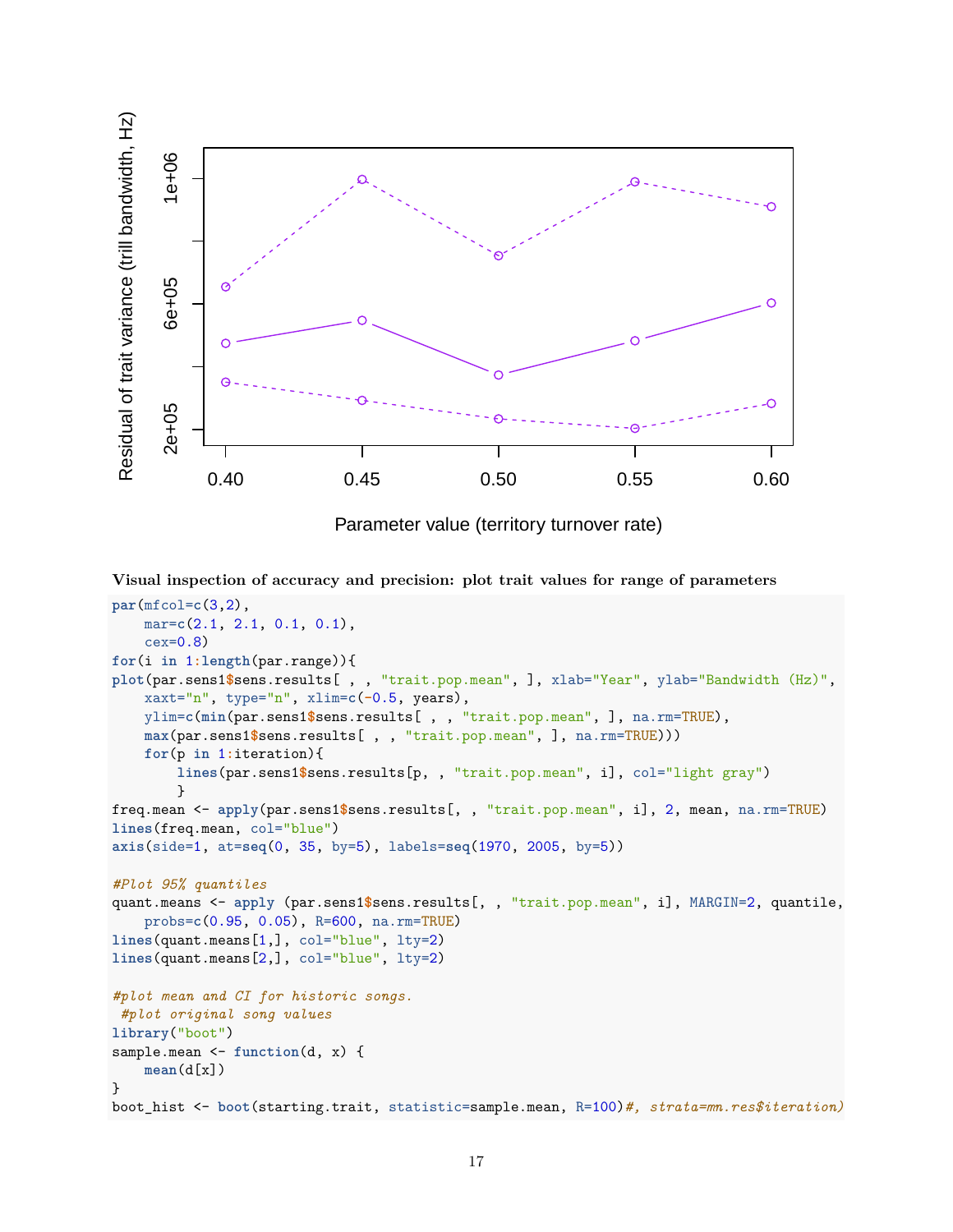```
ci.hist <- boot.ci(boot_hist, conf=0.95, type="basic")
low <- ci.hist$basic[4]
high <- ci.hist$basic[5]
points(0, mean(starting.trait), pch=20, cex=0.6, col="black")
library("Hmisc")
errbar(x=0, y=mean(starting.trait), high, low, add=TRUE)
#plot current song values
library("boot")
sample.mean <- function(d, x) {
    mean(d[x])
}
boot_curr <- boot(target.data, statistic=sample.mean, R=100)#, strata=mn.res$iteration)
ci.curr <- boot.ci(boot_curr, conf=0.95, type="basic")
low <- ci.curr$basic[4]
high <- ci.curr$basic[5]
points(years, mean(target.data), pch=20, cex=0.6, col="black")
library("Hmisc")
errbar(x=years, y=mean(target.data), high, low, add=TRUE)
  #plot panel title
text(x=3, y=max(par.sens1$sens.results[ , , "trait.pop.mean", ], na.rm=TRUE)-100,
```

```
labels=paste("Par = ", par.range[i], sep=""))
```


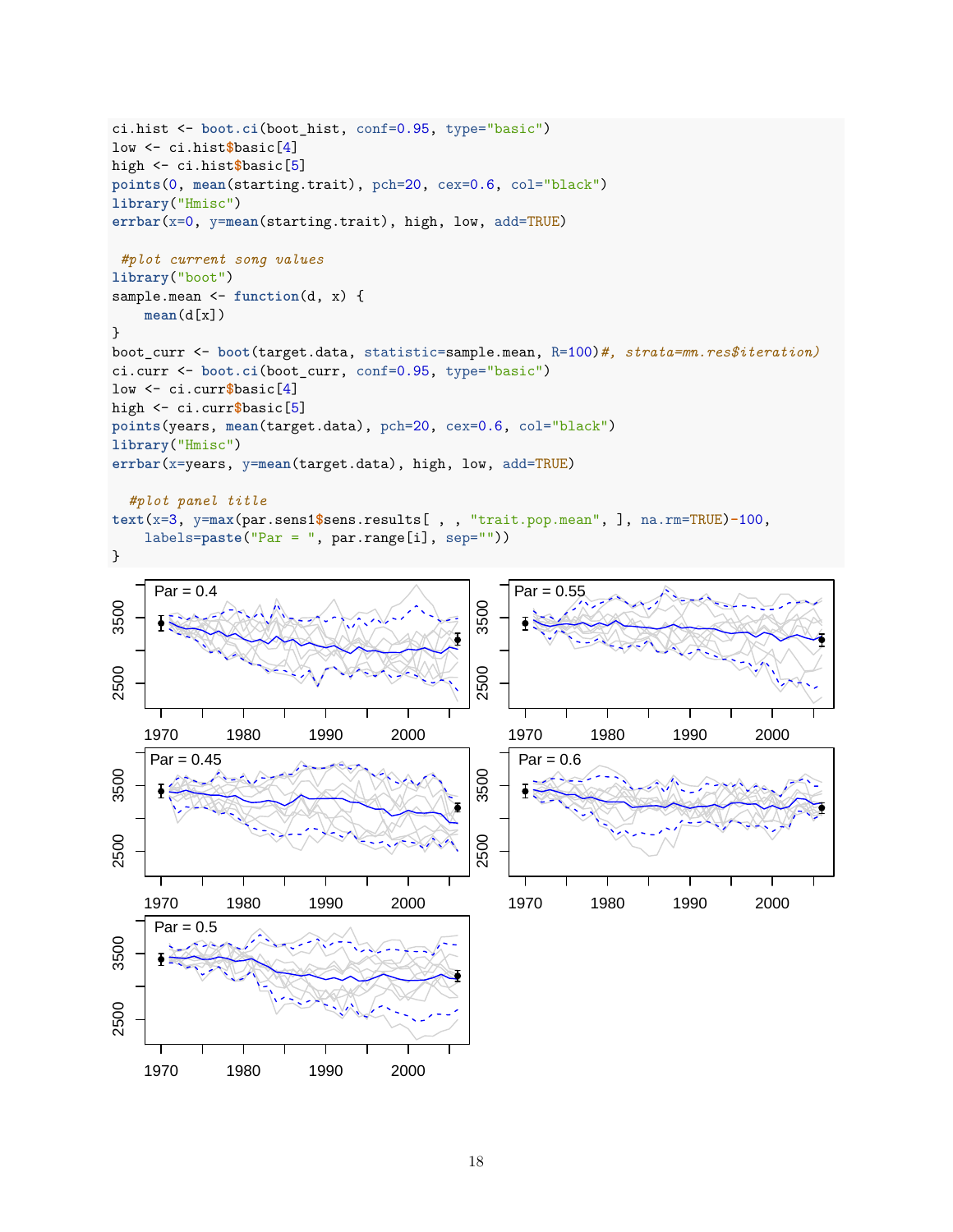#### **Model validation with mod.val()**

This function allows users to assess the validity of the specified model by testing model performance with a population different from the population used to build the model. The user first runs SongEvo with initial trait values from the validation population. mod.val() uses the summary.results array from SongEvo, along with target values from a specified timestep, to calculate the same three measures of accuracy and one measure of precision that are calculated in par.opt.

We parameterized SongEvo with initial song data from Schooner Bay, CA in 1969, and then compared simulated data to target (i.e. observed) data in 2005.

Prepare initial song data for Schooner Bay.

```
starting.trait <- subset(song.data, Population=="Schooner" & Year==1969)$Trill.FBW
starting.trait2 <- c(starting.trait, rnorm(n.territories-length(starting.trait),
   mean=mean(starting.trait), sd=sd(starting.trait)))
```

```
init.inds <- data.frame(id = seq(1:n.territories), age = 2, trait = starting.trait2)
init.inds$x1 <- round(runif(n.territories, min=-122.481858, max=-122.447270), digits=8)
init.inds$y1 <- round(runif(n.territories, min=37.787768, max=37.805645), digits=8)
```
Specify and call SongEvo() with validation data

```
iteration <- 10
years <-36timestep <- 1
terr.turnover <- 0.5
```

```
SongEvo2 <- SongEvo(init.inds = init.inds, iteration = iteration, steps = years,
    timestep = timestep, n.territories = n.territories, terr.turnover = terr.turnover,
   learning.method = learning.method, integrate.dist = integrate.dist,
   learning.error.d = learning.error.d, learning.error.sd = learning.error.sd,
   mortality.a = mortality.a, mortality.j = mortality.j, lifespan = lifespan,
   phys.lim.min = phys.lim.min, phys.lim.max = phys.lim.max,
   male.fledge.n.mean = male.fledge.n.mean, male.fledge.n.sd = male.fledge.n.sd,
   male.fledge.n = male.fledge.n, disp.age = disp.age,
   disp.distance.mean = disp.distance.mean, disp.distance.sd = disp.distance.sd,
   mate.comp = mate.comp, prin = prin, all)
```
Specify and call mod.val

```
ts < -36target.data <- subset(song.data, Population=="Schooner" & Year==2005)$Trill.FBW
mod.val1 <- mod.val(summary.results=SongEvo2$summary.results, ts=ts,
   target.data=target.data)
```

```
Plot results from mod.val()
```

```
plot(SongEvo2$summary.results[1, , "trait.pop.mean"], xlab="Year", ylab="Bandwidth (Hz)",
    xaxt="n", type="n", xlim=c(-0.5, 36.5),
   ylim=c(min(SongEvo2$summary.results[, , "trait.pop.mean"], na.rm=TRUE),
   max(SongEvo2$summary.results[, , "trait.pop.mean"], na.rm=TRUE)))
   for(p in 1:iteration){
        lines(SongEvo2$summary.results[p, , "trait.pop.mean"], col="light gray")
        }
freq.mean <- apply(SongEvo2$summary.results[, , "trait.pop.mean"], 2, mean, na.rm=TRUE)
lines(freq.mean, col="blue")
axis(side=1, at=seq(0, 35, by=5), labels=seq(1970, 2005, by=5))
```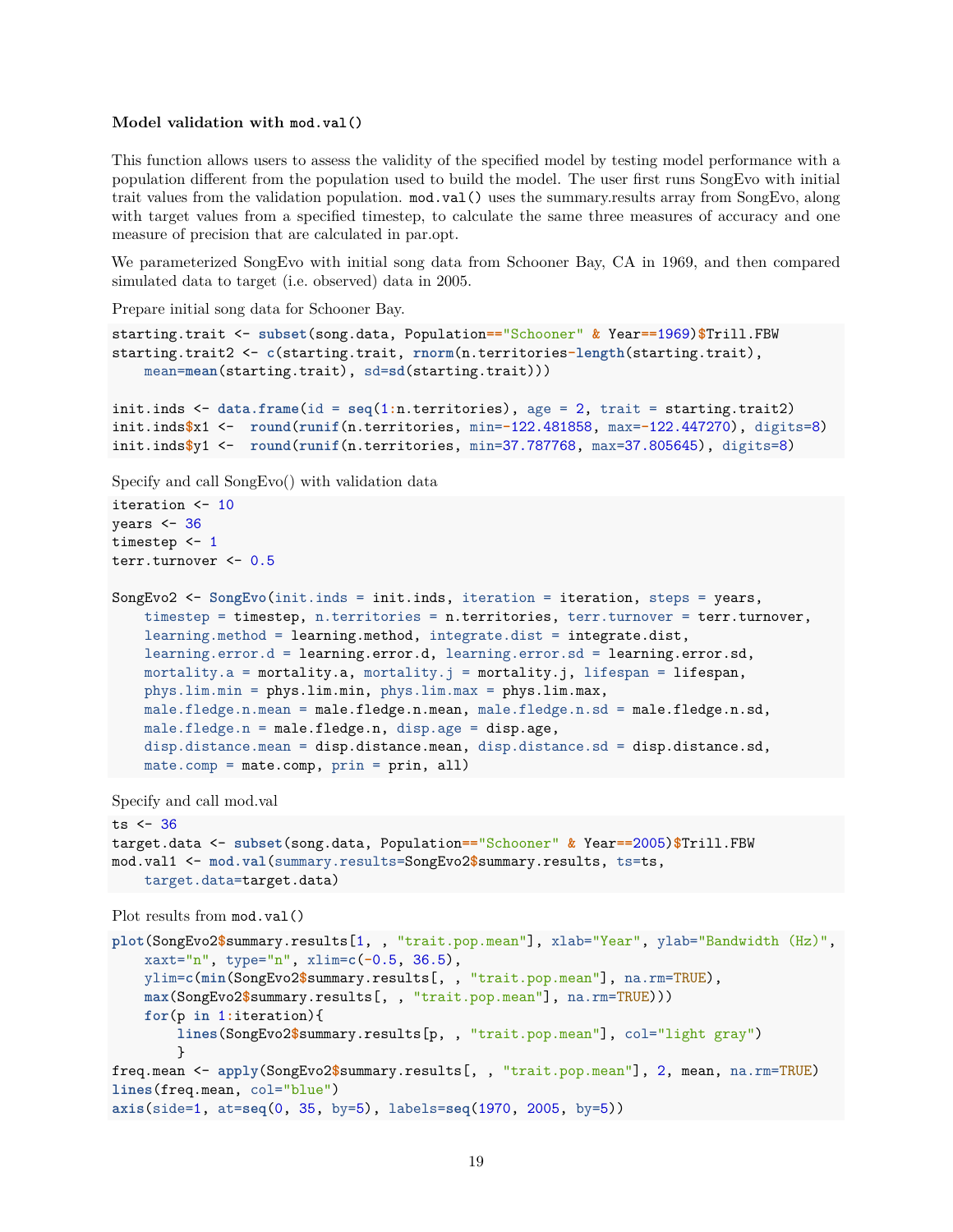```
#Plot 95% quantiles
quant.means <- apply (SongEvo2$summary.results[, , "trait.pop.mean"], MARGIN=2, quantile,
    probs=c(0.95, 0.05), R=600, na.rm=TRUE)
lines(quant.means[1,], col="blue", lty=2)
lines(quant.means[2,], col="blue", lty=2)
#plot mean and CI for historic songs.
#plot original song values
library("boot")
sample.mean <- function(d, x) {
    mean(d[x])
}
boot_hist <- boot(starting.trait, statistic=sample.mean, R=100)
ci.hist <- boot.ci(boot_hist, conf=0.95, type="basic")
low <- ci.hist$basic[4]
high <- ci.hist$basic[5]
points(0, mean(starting.trait), pch=20, cex=0.6, col="black")
library("Hmisc")
errbar(x=0, y=mean(starting.trait), high, low, add=TRUE)
#text and arrows
text(x=5, y=2720, labels="Historical songs", pos=1)
arrows(x0=5, y0=2750, x1=0.4, y1=mean(starting.trait), length=0.1)
#plot current song values
library("boot")
sample.mean <- function(d, x) {
    mean(d[x])
}
boot_curr <- boot(target.data, statistic=sample.mean, R=100)
ci.curr <- boot.ci(boot_curr, conf=0.95, type="basic")
low <- ci.curr$basic[4]
high <- ci.curr$basic[5]
points(years, mean(target.data), pch=20, cex=0.6, col="black")
library("Hmisc")
errbar(x=years, y=mean(target.data), high, low, add=TRUE)
#text and arrows
text(x=25, y=3100, labels="Current songs", pos=3)
arrows(x0=25, y0=3300, x1=36, y1=mean(target.data), length=0.1)
```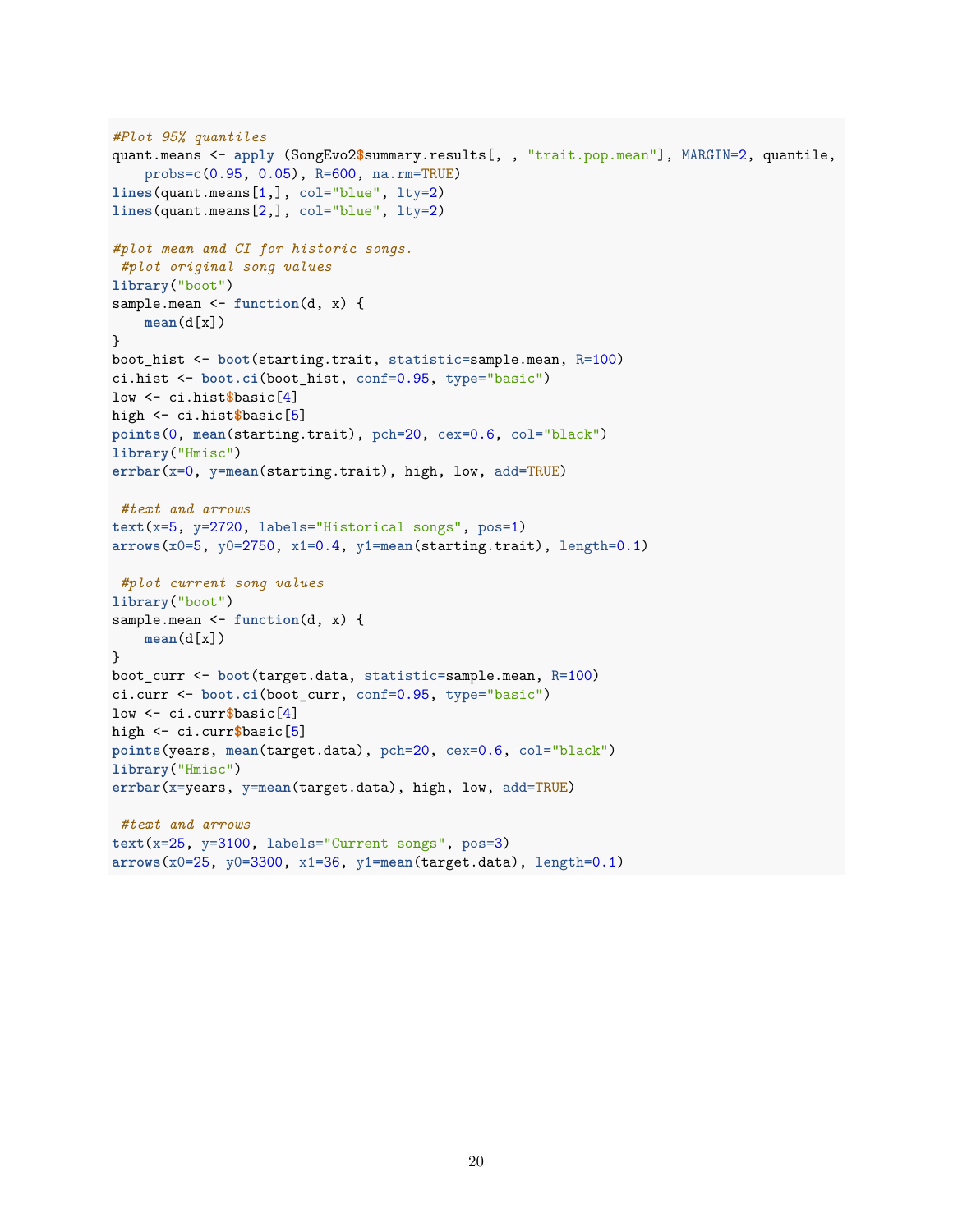

The model did reasonably well predicting trait evolution in the validation population, suggesting that it is valid for our purposes: the mean bandwidth was abs(mean(target.data)-freq.mean)Hz from the observed values,  $\approx$  21% of predicted population means fell within the 95% confidence intervals of the observed data, and residuals of means  $(-545 \text{ Hz})$  and variances  $(-415181 \text{ Hz})$  were similar to those produced by the training data set.

#### **Hypothesis testing with h.test()**

This function allows hypothesis testing with SongEvo. To test if measured songs from two time points evolved through mechanisms described in the model (e.g. drift or selection), users initialize the model with historical data, parameterize the model based on their understanding of the mechanisms, and test if subsequently observed or predicted data match the simulated data. The output data list includes two measures of accuracy: the proportion of observed points that fall within the confidence intervals of the simulated data and the residuals between simulated and observed population trait means. Precision is measured as the residuals between simulated and observed population trait variances. We tested the hypothesis that songs of *Z. l. nuttalli* in Bear Valley, CA evolved through cultural drift from 1969 to 2005.

Prepare initial song data for Bear Valley.

```
starting.trait <- subset(song.data, Population=="Bear Valley" & Year==1969)$Trill.FBW
starting.trait2 <- c(starting.trait, rnorm(n.territories-length(starting.trait),
    mean=mean(starting.trait), sd=sd(starting.trait)))
```

```
init.inds <- data.frame(id = seq(1:n.territories), age = 2, trait = starting.trait2)
init.inds$x1 <- round(runif(n.territories, min=-122.481858, max=-122.447270), digits=8)
init.inds$y1 <- round(runif(n.territories, min=37.787768, max=37.805645), digits=8)
```
Specify and call SongEvo() with test data

```
SongEvo3 <- SongEvo(init.inds = init.inds, iteration = iteration, steps = years,
   timestep = timestep, n.territories = n.territories, terr.turnover = terr.turnover,
    learning.method = learning.method, integrate.dist = integrate.dist,
   learning.error.d = learning.error.d, learning.error.sd = learning.error.sd,
```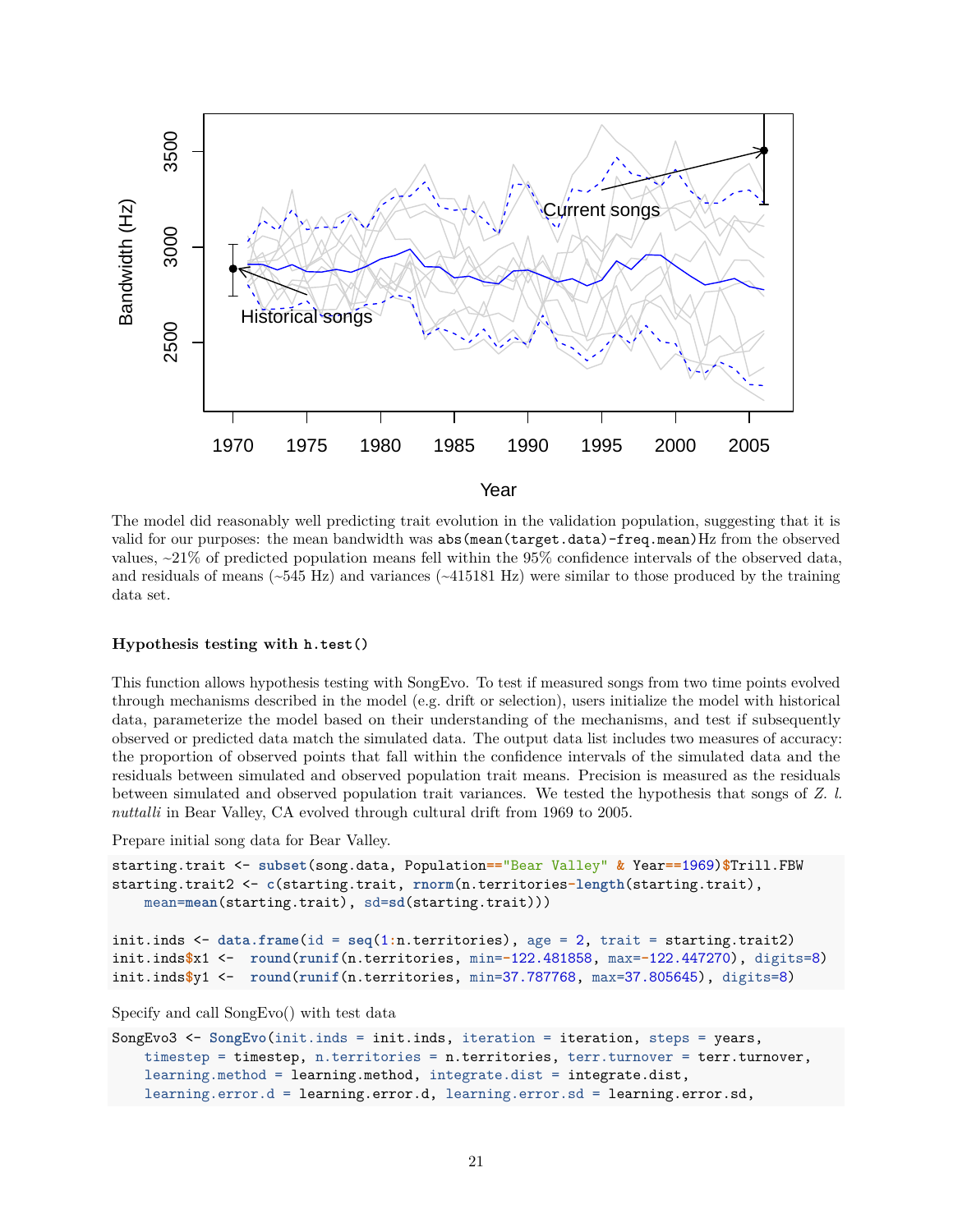```
mortality.a = mortality.a, mortality.j = mortality.j, lifespan = lifespan,
phys.lim.min = phys.lim.min, phys.lim.max = phys.lim.max,
male.fledge.n.mean = male.fledge.n.mean, male.fledge.n.sd = male.fledge.n.sd,
male.fledge.n = male.fledge.n, disp.age = disp.age,
disp.distance.mean = disp.distance.mean, disp.distance.sd = disp.distance.sd,
mate.comp = mate.comp, prin = prin, all)
```
Specify and call h.test()

```
target.data <- subset(song.data, Population=="Bear Valley" & Year==2005)$Trill.FBW
h.test1 <- h.test(summary.results=SongEvo3$summary.results, ts=ts,
    target.data=target.data)
```
The output data list includes two measures of accuracy: the proportion of observed points that fall within the confidence intervals of the simulated data and the residuals between simulated and observed population trait means. Precision is measured as the residuals between simulated and observed population trait variances.

Eighty percent of the observed data fell within the central 95% of the simulated values, providing support for the hypothesis that cultural drift as described in this model is sufficient to describe the evolution of trill frequency bandwidth in this population.

```
h.test1
#> $Residuals
#> Residuals of mean Residuals of variance
#> Iteration 1 26.8820 583502.6
#> Iteration 2 191.5151 281175.9
#> Iteration 3 371.4263 240718.7
#> Iteration 4 441.9115 662838.9
#> Iteration 5 673.6673 266263.3
#> Iteration 6 553.7866 755111.3
#> Iteration 7 999.1338 298078.0
#> Iteration 8 921.6738 343787.6
#> Iteration 9 496.9784 585446.2
#> Iteration 10 552.2382 547696.0
#>
#> $Prop.contained
#> [1] 0.6
```
We can plot simulated data in relation to measured data.

```
#Plot
plot(SongEvo3$summary.results[1, , "trait.pop.mean"], xlab="Year", ylab="Bandwidth (Hz)",
   xaxt="n", type="n", xlim=c(-0.5, 35.5),
   ylim=c(min(SongEvo3$summary.results[, , "trait.pop.mean"], na.rm=TRUE),
   max(SongEvo3$summary.results[, , "trait.pop.mean"], na.rm=TRUE)))
   for(p in 1:iteration){
        lines(SongEvo3$summary.results[p, , "trait.pop.mean"], col="light gray")
        }
freq.mean <- apply(SongEvo3$summary.results[, , "trait.pop.mean"], 2, mean, na.rm=TRUE)
lines(freq.mean, col="blue")
axis(side=1, at=seq(0, 35, by=5), labels=seq(1970, 2005, by=5))#, tcl=-0.25, mgp=c(2,0.5,0))
#Plot 95% quantiles (which are similar to credible intervals)
quant.means <- apply (SongEvo3$summary.results[, , "trait.pop.mean"], MARGIN=2, quantile,
    probs=c(0.95, 0.05), R=600, na.rm=TRUE)
lines(quant.means[1,], col="blue", lty=2)
```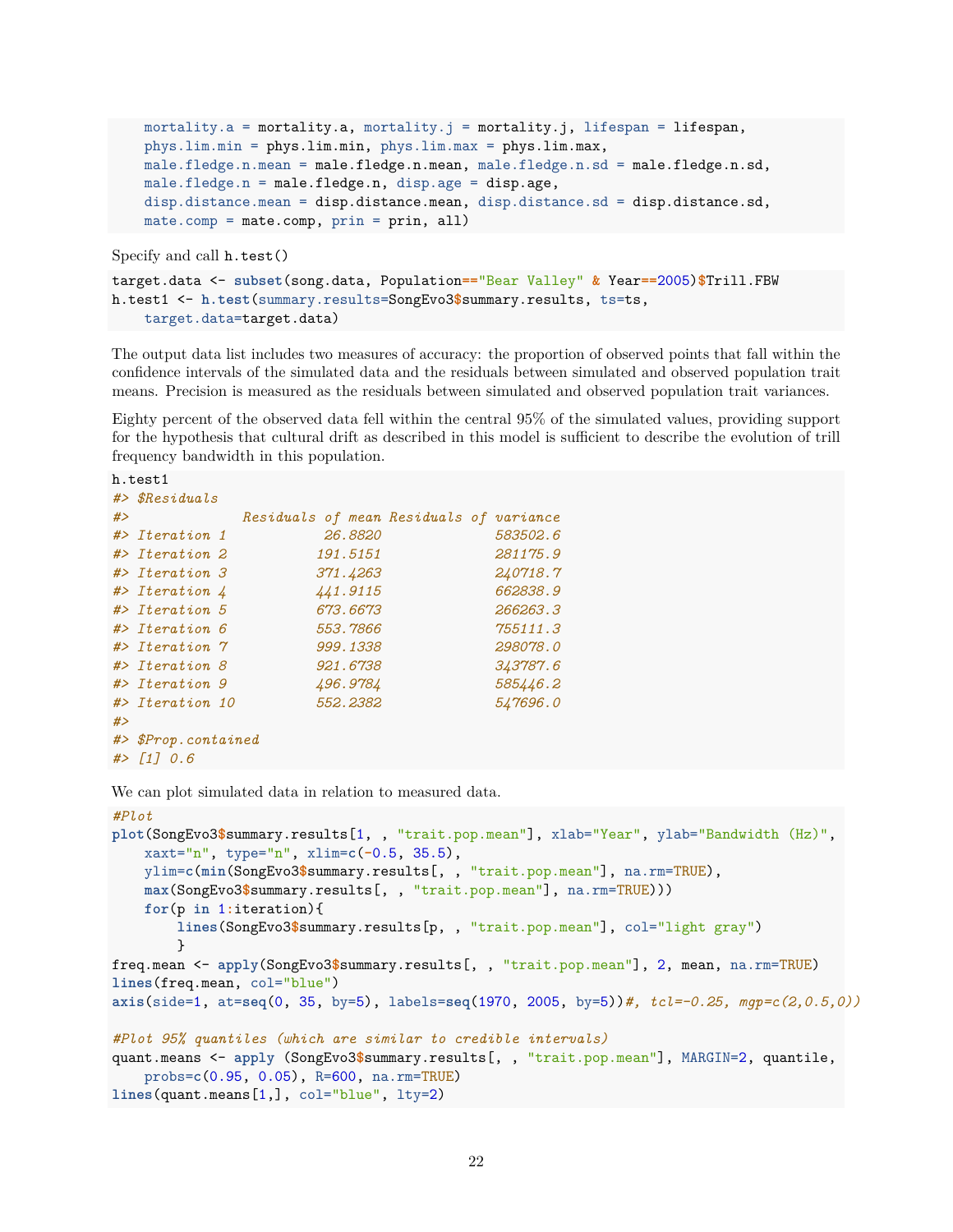```
lines(quant.means[2,], col="blue", lty=2)
#plot original song values
library("boot")
sample.mean <- function(d, x) {
    mean(d[x])
}
boot_hist <- boot(starting.trait, statistic=sample.mean, R=100)#, strata=mn.res$iteration)
ci.hist <- boot.ci(boot_hist, conf=0.95, type="basic")
low <- ci.hist$basic[4]
high <- ci.hist$basic[5]
points(0, mean(starting.trait), pch=20, cex=0.6, col="black")
library("Hmisc")
errbar(x=0, y=mean(starting.trait), high, low, add=TRUE)
#plot current song values
points(rep(ts, length(target.data)), target.data)
library("boot")
sample.mean <- function(d, x) {
    mean(d[x])
}
boot_curr <- boot(target.data, statistic=sample.mean, R=100)#, strata=mn.res$iteration)
ci.curr <- boot.ci(boot_curr, conf=0.95, type="basic")
low <- ci.curr$basic[4]
high <- ci.curr$basic[5]
points(years, mean(target.data), pch=20, cex=0.6, col="black")
library("Hmisc")
errbar(x=years, y=mean(target.data), high, low, add=TRUE)
#text and arrows
text(x=11, y=2850, labels="Historical songs", pos=1)
arrows(x0=5, y0=2750, x1=0.4, y1=mean(starting.trait), length=0.1)
text(x=25, y=2900, labels="Current songs", pos=1)
arrows(x0=25, y0=2920, x1=years, y1=mean(target.data), length=0.1)
```